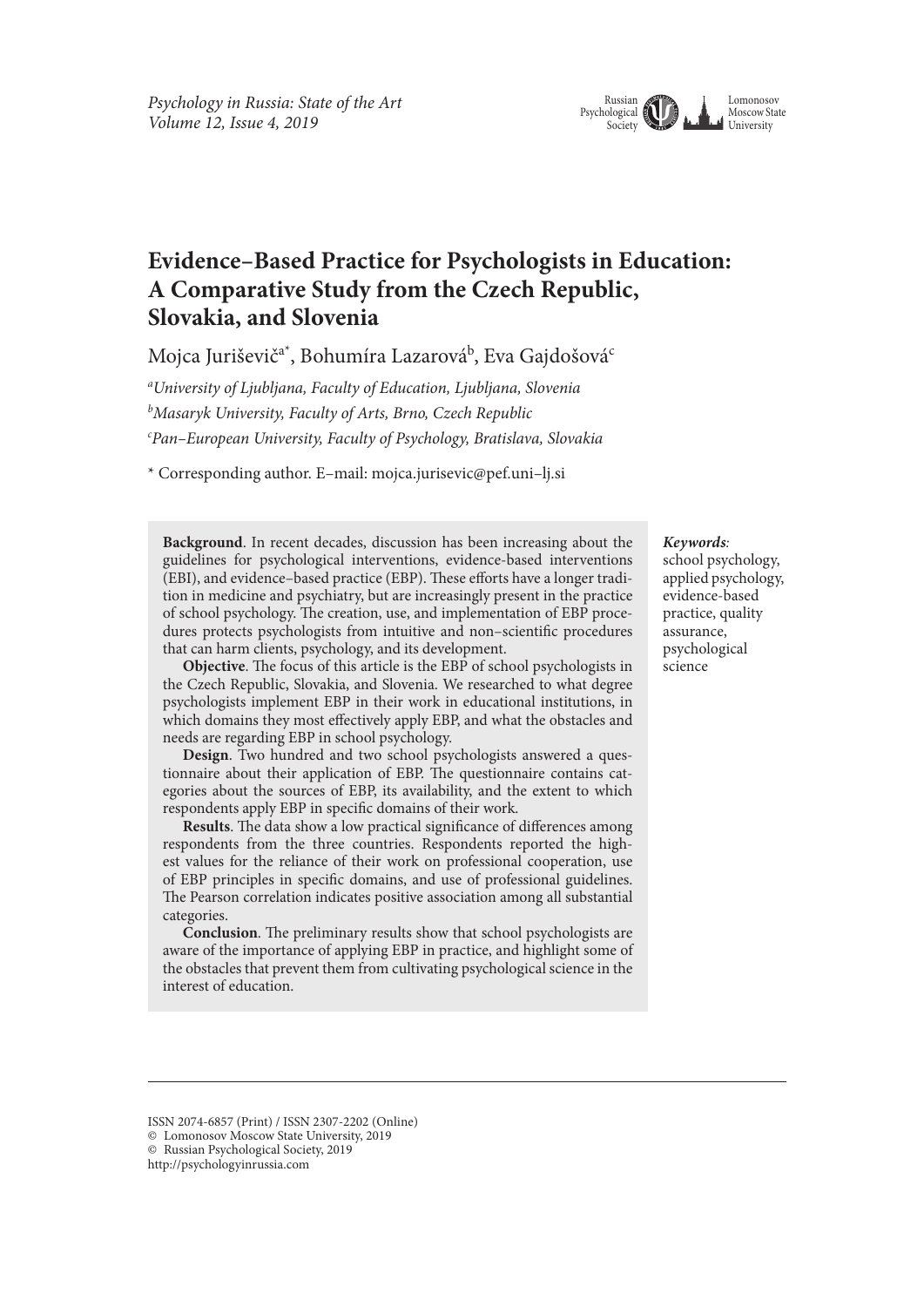#### **Introduction**

Psychological assistance to clients — students, parents, and colleagues — does not usually follow strict and pre–defned procedures and instructions. Instead, it requires creativity, experience, and intuition. Various psychological interventions are grounded in tradition and one's own beliefs or in subjective theories; a psychologist does not always get clear feedback on the efects of an intervention. Lilienfeld, Ammirati, and David (2012) speak about the risk of "naive realism": A psychologist knows that an intervention was helpful to the client but does not know why. In fact, the interventions are usually infuenced by a variety of other circumstances.

People involved in helping professions, which in our case are school psychologists<sup>1</sup>, therefore ask numerous questions, such as what caused the effectiveness of my interventions, how to diferentiate professional from intuitive procedures, and what scientific vs. non–scientific practice is. A common component of practice is "working uncertainty", which the psychologist tries to eliminate by a variety of measures and procedures.

Although intuition is considered a standard component of psychological practice, a scientifc approach to procedures should not be neglected. A debate about the deep gap between science and practice has been in progress for some time; surveys are being conducted focusing on what the psychologists actually rely on in their practice and whether they know what the efectiveness of their interventions is based on. In recent decades, discussion has been increasing about the guidelines for psychological interventions, evidence–based interventions (EBI), and evidence–based practice (EBP). These efforts have a longer tradition in medicine and psychiatry, but are increasingly present also in the practice of school psychology. The creation, use, and implementation of EBP procedures protects psychologists from intuitive and non–scientifc procedures that can harm clients, psychology, and its development.

The main goal of this article is to present an empirical probe into the profession of school psychologists in three European countries: the Czech Republic, Slovakia, and Slovenia. We are studying whether psychologists use scientifc fndings and evidence about work efectiveness, in which domains they apply EBP, and what limitations and needs they encounter.

## *De***f***nition of Evidence–Based Practice (EBP), Its History and Principles*

EBP is generally referred to as an integration of the best research in clinical expertise and the client's preferences for treatment. Hoagwood and Johnson (2003) use the following defnition:

Evidence based practice refers to a body of scientifc knowledge, defned usually by reference to research methods or designs, about a range of service practices. EBP is a shorthand term denoting the quality, robustness, or validity of scientifc evidence as it is brought to bear on these issues (p. 5).

1 For the purpose of this paper the term "school psychologist" is defined as follows: "The psychologist in the educational system is a professional psychologist with a Master's degree in psychology and expertise in the feld of education." (*European school psychologists…*, 2010, p. 8)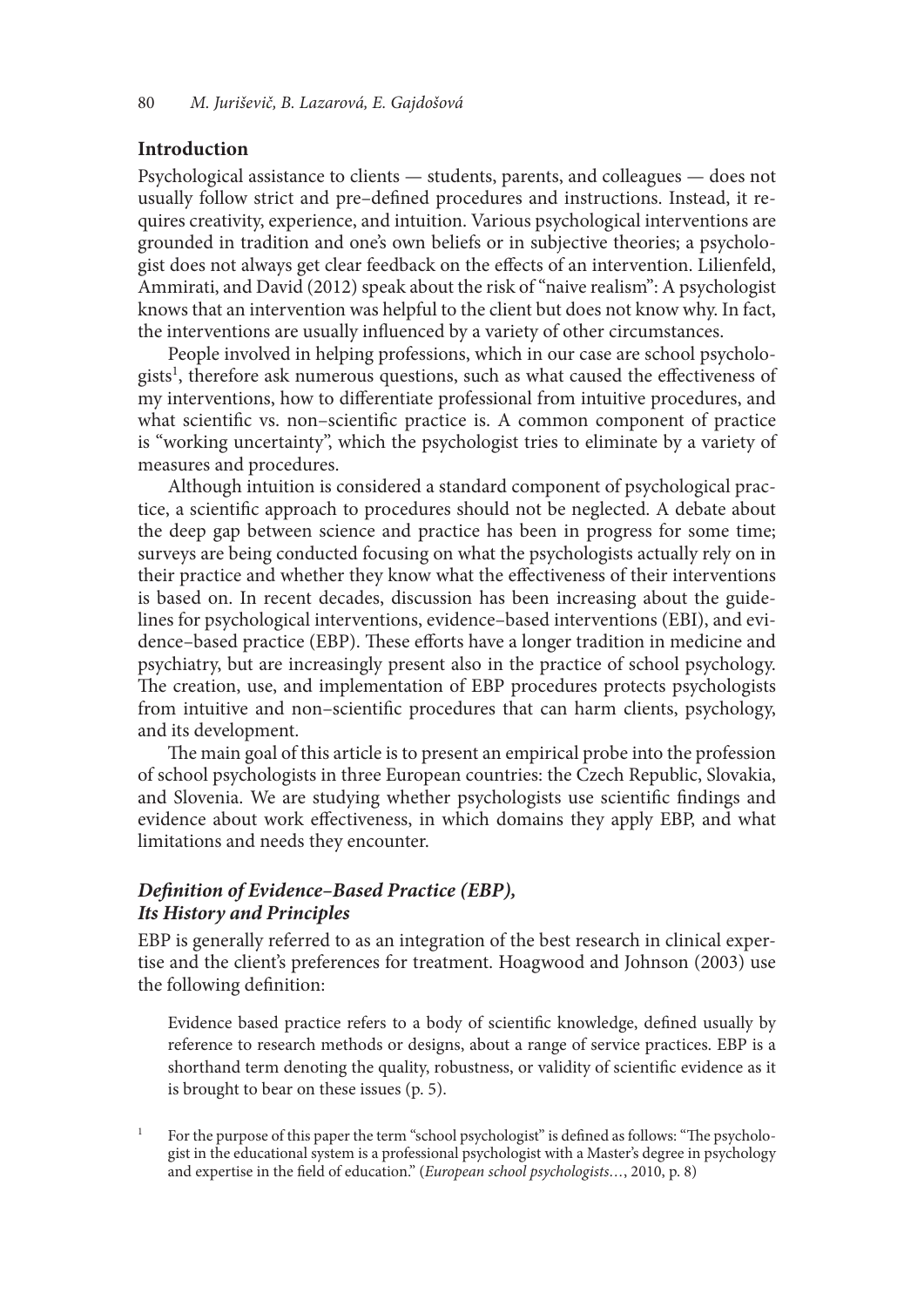Evidence–based practice is now an important feature of health–care systems and policy. The beginnings of EBP-based reasoning and approaches are often connected with Cochrane's (1972) argument for rigorous empirical verifcation of medical interventions in order to maximize the impact of health–care expenditures (as cited in Sackett, Rosenberg, Gray, Haynes, & Richardson, 1996). Interest in EBP–based health–care practice was boosted by the Institute of Medicine (2001), which defned EBP as "the integration of best research evidence with clinical expertise and patient values" (p. 147).

Today, EBP, and the creation and use of practical guidelines, are applied to a variety of medical and other disciplines such as nursing (Correa-de-Araujo, 2016; Mason, Leavitt, & Chafee, 2002), mental health (Geddes, 2000), occupational therapy (Bennett & Bennett, 2000), and physical therapy (Maher et al., 2004). These branches strive to standardize health–care practices with the latest and best scientifc fndings in order to minimize variations in care and avoid unanticipated health outcomes (Correa-de-Araujo, 2016). Moreover, EBP has been extended to other disciplines such as social work (Cournoyer, & Powers, 2002; Okpych, & L.-H. Yu, 2014; Patterson, Dulmus, & Maguin, 2012), human research management (Briner, 2000), and education (Thomas, & Pring, 2004).

Mostly due to the American Psychological Association's report (2006), EBP received support and general interest from psychologists of various specializations. The association defined evidence-based practice in psychology (EBPP) as:

The integration of the best available research with clinical expertise in the context of patient characteristics, culture, and preferences. The purpose of EBPP is to promote efective psychological practice and enhance public health by applying empirically supported principles of psychological assessment, case formulation, therapeutic relationship, and intervention (p. 180).

Cournoyer and Powers (2002) stated that, whenever possible, psychological practice should be based on:

Prior fndings that demonstrate empirically that certain actions performed with a particular type of client or client system are likely to produce predictable, benefcial and efective results. Every client system should be individually evaluated to determine the extent to which the predicted results have been attained as a direct consequence of the practitioner's actions (p. 799).

Experimental methodologies are typical for this approach (White & Kratochwill, 2005).

Besides the term of EBP, psychology and other felds use other related terms that are sometimes not clearly distinguished from each other. The American Psychological Association (APA) declared that it is important to clarify the relation between EBPP and empirically supported treatments (ESTs). Following the APA's (2006) consideration of the EBPP, this approach is regarded as more comprehensive:

ESTs start with a treatment and ask whether it works for a certain disorder or problem under specifed circumstances. EBPP starts with the patient and asks what research evidence will assist the psychologist in achieving the best outcome. In addition, ESTs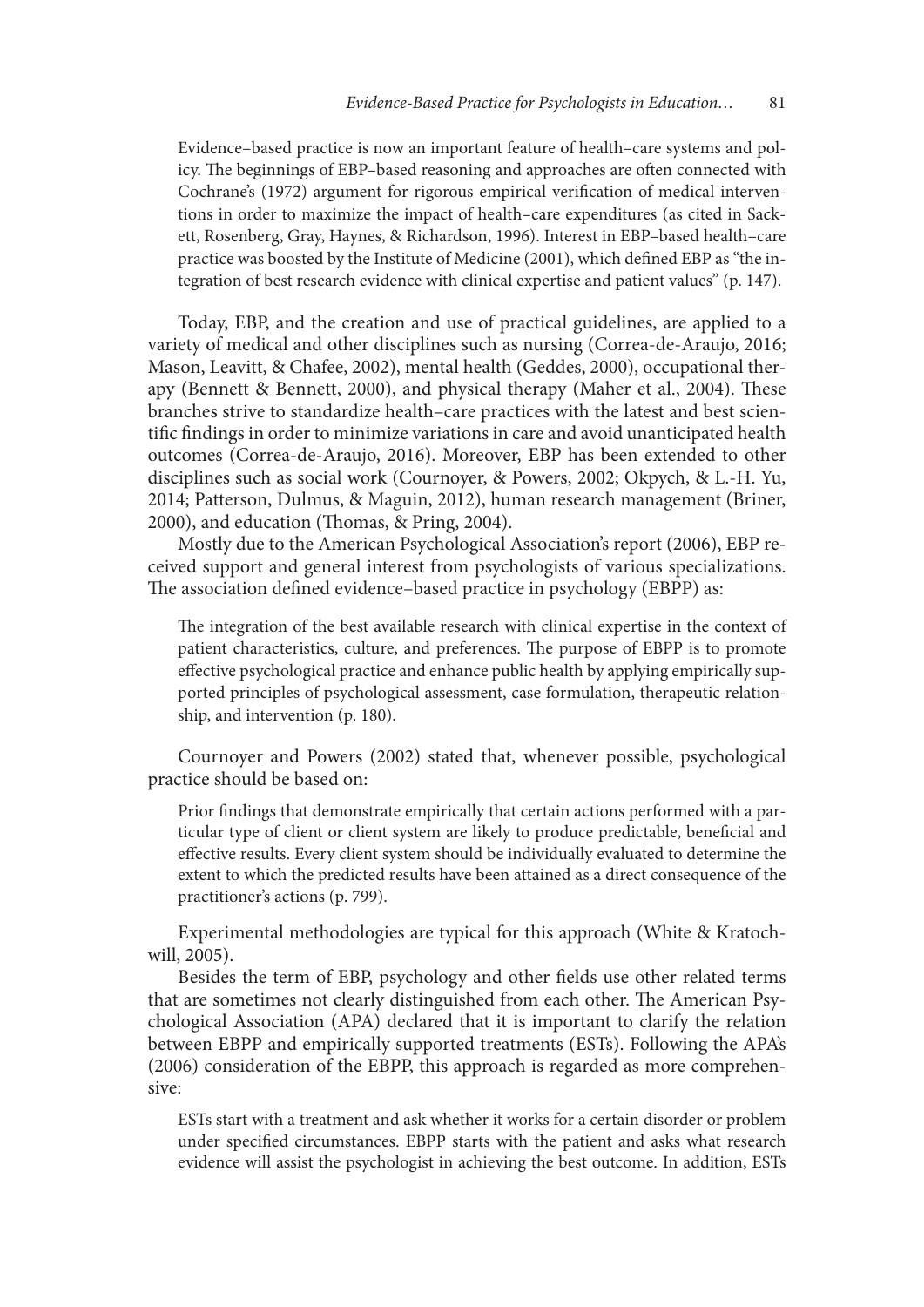#### 82 *M. Juri*š*evi*č*, B. Lazarová, E. Gajdo*š*ová*

are specific psychological treatments that have proved to be efficacious in controlled clinical trials, whereas EBPP encompasses a broader range of clinical activities (e.g., psychological assessment, case formulation, therapy relationships). As such, EBPP articulates a decision–making process for integrating multiple streams of research evidence into the intervention process (p. 273).

In a similar way, White and Kratochwill (2005) mentioned aspects of EBP (or EBPP), such as "empirically validated treatment/interventions" (EVT) and "evidence based intervention (EBI)" (p. 100). The authors stated that the former is used rather seldom (treatment validated by experimental research) and is ofen substituted by EBI, which "refers to an intervention that meets the criteria of a task force for support on a wide range of methodological and statistical features" (White & Kratochwill, 2005, p. 100).

Shaywitz (2014) provided a simple explanation of the diference between the terms *evidence–based* and *research–based interventions.* As she explained, *research– based* means that there are theories behind the approach, but they have not always been proven. *Evidence–based* means that there is also efficacy to back it up. Therefore, the term EBP is understood more broadly:

It designates the application of a psychological intervention that has previously been documented to have empirical support and be designated as an EBI. EBP involves evaluation of an intervention in practical context in order to determine if the intervention is efective (White & Kratochwill, 2005, p. 100).

On the one hand, the idea is to use verifed and valid theoretical and practical sources (theories, surveys, and guidelines), while on the other, there must be continuous verifcation or checking that these procedures are efective and benefcial for the client.

The key topic of the present article is the use of EBP in school–psychological practice. School psychologists provide services for various clients (usually students, parents, and teachers) and use various types of interventions in order to achieve diferent objectives (precautionary procedures, investigation, reeducation, psychotherapy, diagnostics, consulting, etc.). In school psychology, the importance of EBI/ EBP was frst recognized at the turn of the millennium alongside the creation of Task Force on Evidence–Based Interventions in School Psychology, supported by the APA (Division 16–School Psychology) and the Society for the Study of School Psychology. The main task of these actors was to support EBP, for example, by writing a manual for EBI creation and verifcation (American Psychological Association, 2006; Liu & Oakland, 2016; Shernof, Bearman, & Kratochwill, 2017).

In recent years, there has been a shift from the clinical model of school psychology to the social model, stressing a healthy and inclusive climate in schools (Farrell, 2004). A movement towards more comprehensive mental health promotion and intervention in schools is apparent at the global level. Furthermore, it gives an advantage to schools and mental health systems (Schaeffer et al., 2005).

It is not only school psychologists who can take preventive measures against psychological and mental distress and disadvantage, and can support systemic and organizational change aimed at better health of individuals, families, and commu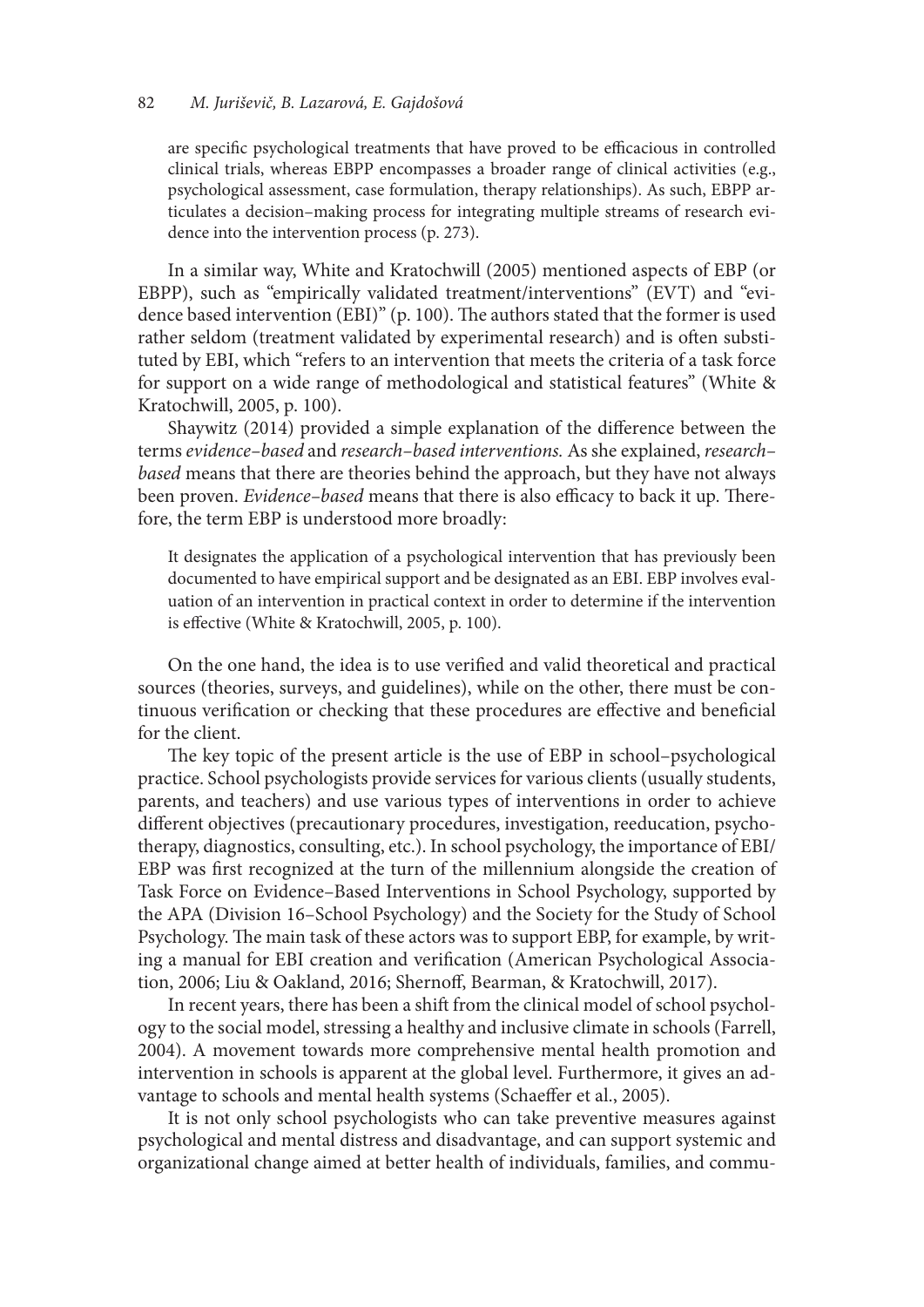nities (APA, 2014). Nonetheless, as Shernoff et al. (2017) stated, school psychologists are uniquely positioned to support the delivery of evidence–based mental health practices in order to address the mental health needs of children and youth. Therefore, their role includes operating as mental health experts within schools and supporting the delivery of comprehensive mental health services across multi–tier systems of support.

In order to take precautions and support a healthy school climate, various programs are created and used in school psychology practice (McKevitt, 2012). Verifcation of the efectiveness of these programs is one of the key characteristics of EBP. White and Kratochwill (2005) explained that both EBI and EBP include professional decision–making about client care and intervention. They summarized four sources for EBI in practice: (a) research literature on basic intervention as published in professional journals, (b) consensus or expert panel recommendations, (c) reviews of single interventions or programs undertaken by professional groups or other bodies, and (d) literature reviews and synthesis documents.

Besides the integration of best research fndings in psychological practice, attention is given to the validity of psychological testing and assessment, clinical expertise, locating and evaluating research, critical thinking, communication of assessment fndings and implications, and so forth. But the application of EBP in psychology must also take into account the characteristics of clients, their culture, and their preferences. The use of EBP and related guidelines does not mean that client examination and care cease to be individualized and client-targeted. The application of EBP is therefore an individualized and dynamic process (American Psychological Association, 2006; Bornstein, 2017).

When constructing our questionnaire (see section on Research Methodology), we were relying on the EBI defnitions mentioned above. As for the EBP sources, we worked with empirical research or school–based empirical research and evaluation, expert consulting and supervision, scientifc fndings, and practical guidelines. Particular sections in the questionnaire refect the categories of these sources.

#### *Support for EBP Implementation*

The use of scientific findings, guidelines, and manuals in practice is certainly useful for bridging the gap between theory and practice, and it plays an important role in the support of early–career professionals (Schaeffer et al., 2005). Nevertheless, their implementation faces diverse challenges. EBP implementation probably has no opponents, strictly speaking, but some authors have identifed implementation risks and limitations and have suggested diferent options for support (White & Kratochwill, 2005). Obstacles in EBP implementation can be divided into individual and organizational ones (Black, Balneaves, Garossino, Puyat, & Qian, 2014), even if the sources of these obstacles cannot always be clearly diferentiated.

Individual obstacles usually concern incorrect understanding of EBP. Evidence–based interventions and the use of guidelines and manuals are sometimes considered by some practitioners as "cookbooks". Practitioners may oppose the idea of replacing professional assessment and decision–making with instructions and manuals. Their argument is that the use of EBI ignores the objectives, needs, and values of clients (Cook, Schwartz, & Kaslow, 2017). Other limitations include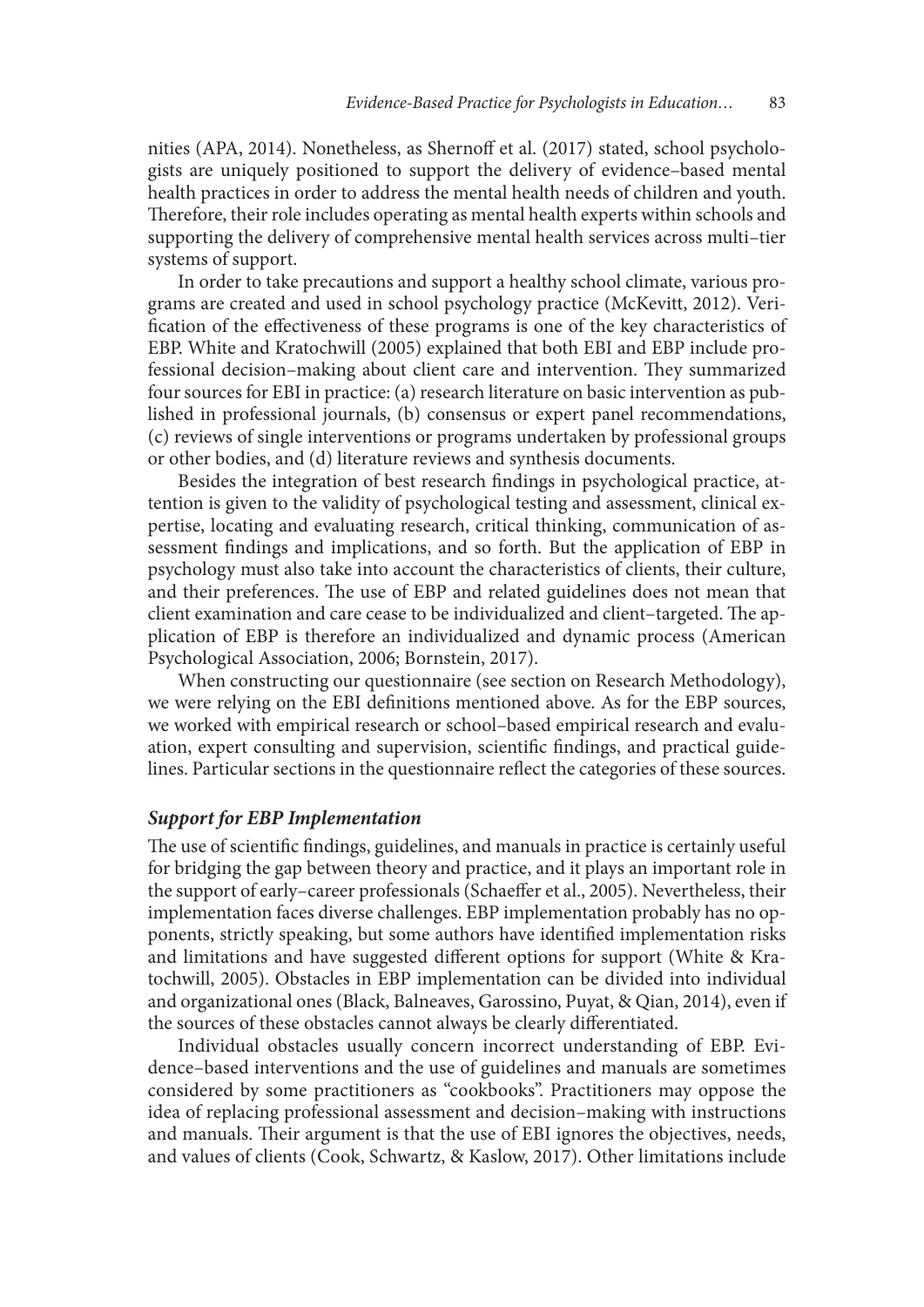practitioners' lack of knowledge and skills to conduct surveys and their lack of awareness of relevant research and guidelines. At the same time, good guidelines are not always available (their availability difers by country; the best availability will probably be in countries where practitioners are able to read sources in English). Therefore, unavailability and, at times, disputed quality of sources can also be considered as an obstacle. High–quality, well–elaborated, and copyrighted sources may also be too expensive for psychologists or schools (Schaeffer et al., 2005). Moreover, even the best tools have to be tested and verifed in the specifc context in which the psychologist works, which is a time–consuming process. Several authors have mentioned the lack of time to implement change, explore, and put new ideas and procedures into practice, as another limitation (see Black et al., 2014). As typical organizational obstacles, practitioners mentioned a rigid organizational culture and lack of support from colleagues, supervisors, other specialists, and leaders.

In recent years, numerous authors have dealt with the identifed risks and have proposed various options of support for EPB implementation, and not only for school psychology. Attention is given to training of psychologists for EBP implementation, support from leaders of organizations, and change of organizational culture in favor of EBP. In fact, initiatives and efforts of individuals may be insuffcient; successful implementation is hardly possible without external support from both organizations and policymakers (professional associations and communities, political institutions, donors, etc.).

Schaeffer et al. (2005) are convinced that EBP implementation works only if the actors are committed to and confdent in EBP; therefore, it is important that the development is bottom–up and that the organizational culture is considered. People must be aware of the objectives and the meaning of EBP implementation and should know that they can rely on supportive leaders, whether in terms of fnance, training, or feedback. Furthermore, mentoring programs are an efective way to implement EBP; they provide continuous support to practicing school psychologists (Black et al., 2014).

EBP implementation should focus on education of practitioners, both preservice university programs and in–service, in the framework of continuous professional development (CPD) courses. One of the related topics is the scientist–practitioner model of graduate education in psychology (see Black et al., 2014; Hayes, Barlow, & Nelson-Gray, 1999). Diferent countries pay diferent attention to EBP and EBI education of school psychologists. Professional literature mainly focuses on training programs in the US, which are supported by professional organizations (e.g., APA Division 16, the Society for the Study of School Psychology, and NASP). In other countries, articles on school psychologists' EBP education are available at national levels, although graduate training in EBP is considered crucial in ensuring that the next generation of practicing school psychologists enters schools with knowledge, skills, and experience for the implementation of efective practices (Shernoff et al., 2017).

It has been mentioned that transnational research and research at the workplace must be strengthened in order to create and verify new procedures. Attention must be given to methodological aspects of creation and verifcation of new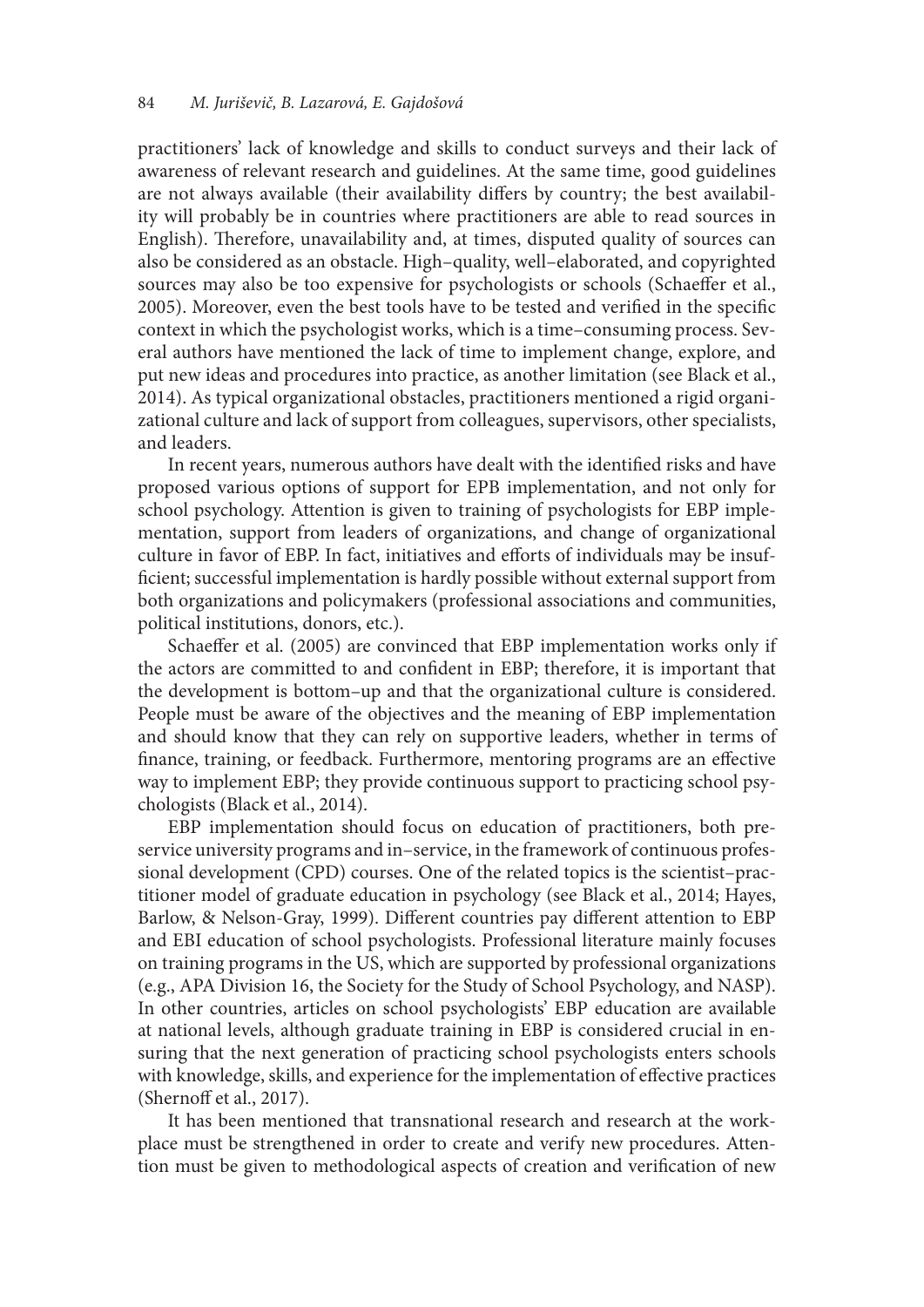procedures (Correa-de-Araujo, 2016). The need for research is mentioned by Kratochwill and Shernoff (2004) in their proposed strategy to promote EBIs for school psychologists. They suggest a development of practice–research networks in school psychology and an expanded methodology for evidence–based practices that takes into account the practical context of EBI. They also propose guidelines that school psychology practitioners can use in implementing and evaluating EBIs in practice, in creating professional development opportunities for practitioners, researchers, and trainers, and in forging partnerships with other professional groups involved in the EBI agenda.

Support for EBP and EBI implementation in specifc countries, however, requires an analysis of the existing state regarding both procedures. For this reason, we conducted a survey that would show us how school psychologists in the countries involved in this study use sources typical for EBP.

#### **The Present Study**

Researching EBP in the psychology of education, the topic of this paper, originally appeared in the framework of an international group of psychologists in education, organized as the Standing Committee of Psychology in Education at the European Federation of Psychologists' Associations (EFPA). Discussions about the future of European psychology in education led to the conclusions that the practice of school psychologists in diferent EU countries should be frst clearly understood, and that a plan of appropriate international and national activities to develop and enhance the domain should be established on the basis of these fndings.

It was meetings within the SC EFPA Psychology in Education that prompted us to carry out a survey that interconnected three Slavic countries: the Czech Republic, Slovakia, and Slovenia. These are Central European countries, rather small, with certain similarities in their history, culture, as well as economic development. The GDP per capita in PPS–Index (Purchasing Power Standards) is 90 for the Czech Republic, 87 for Slovenia, and 78 for Slovakia (GDP, 2018); the total general government expenditure on education is 4.6 % of GDP in the Czech Republic, 3.8 % in Slovakia (provisional), and 5.4 % in Slovenia (total, 2017). Also, the way in which educational psychologists are employed is very much the same; we have mainly addressed those who work directly in schools and therefore can be called school psychologists. The Czech Republic and Slovakia even share a common tradition as to the origins of school psychology. This discipline began to develop only in the post–revolutionary 1990s when the two countries split, but close cooperation continued and still continues. In Slovenia, educational psychology, or school psychology, has had a longer tradition. In all three countries, school psychologists work directly in schools and collaborate more or less closely with institutions providing services for schools. In the Czech Republic and Slovakia, school psychologists (who work directly in schools) and consultant psychologists (who work in consultancy centers), are strictly distinguished from each other. In Slovenia, there are psychologists who work both in schools, in the framework of school counselling services, as well as in counselling centers for schools, which are regionally located (Eurydice, 2019; Gregorčič Mrvar & Mažgon, 2017). For this reason, the Slovenian sample is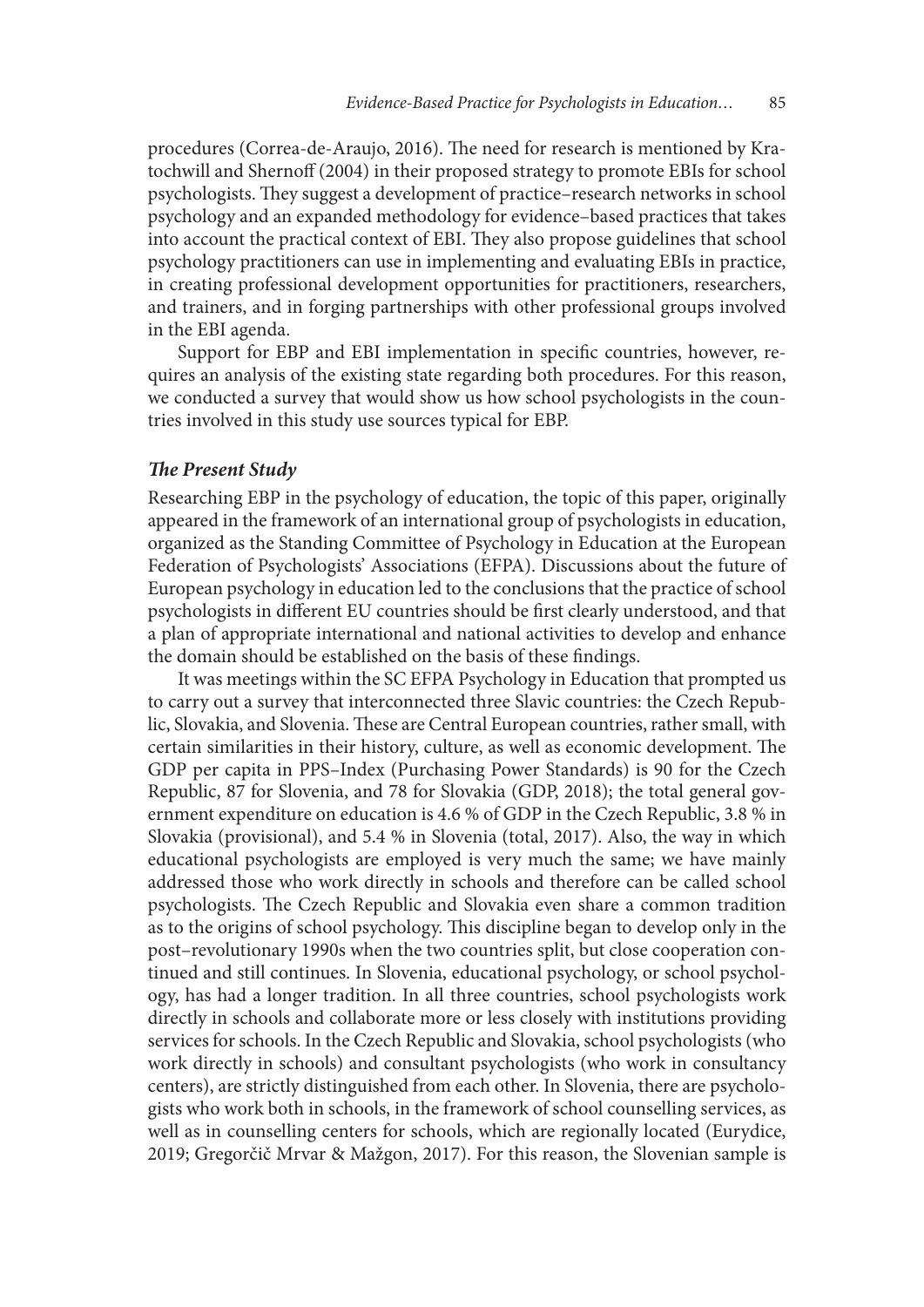somewhat diferent, so we use both terms in our article: school psychology and educational psychology.

For the Czech Republic and Slovakia, it is typical that fnancing for psychologists in education is project–related, so there are one–of job commitments in these countries, while Slovenia has more transparent fnancing and more stable jobs in this respect.

In the present study, the authors researched how school psychologists apply EBP. The main aim of the research is to analyze EBP in school psychologists' practical work. Therefore, three basic research questions were defined: (a) How do school psychologists apply EBP in their everyday practice in the three countries? (b) In which domains of their work do they apply EBP most efectively? (c) What are the perceived obstacles to and needs for the EBP application?

## **Method**

#### *Participants*

The participants were 202 psychologists from three European countries: the Czech Republic (41%), Slovakia (32%), and Slovenia (27%). They were recruited to participate in the study by the authors as being close at hand (convenient sampling). They were predominantly female (93%), aged between 31 and 40 years (36%), with approximately 5 years of practical experience in education (48%). *Table 1* and *Table 2* summarize the demographic data by country.

#### Table 1

|                                                   | Czech $(n=82)$ | Slovakia ( $n=65$ ) | Slovenia ( $n = 55$ ) |  |  |  |  |  |  |
|---------------------------------------------------|----------------|---------------------|-----------------------|--|--|--|--|--|--|
| Sex (%)                                           |                |                     |                       |  |  |  |  |  |  |
| Female                                            | 88.3           | 95.4                | 97.9                  |  |  |  |  |  |  |
| Age $(\%)$                                        |                |                     |                       |  |  |  |  |  |  |
| 25 years or less                                  | 7.8            | 7.7                 | $\Omega$              |  |  |  |  |  |  |
| $26 - 30$ years                                   | 20.8           | 35.4                | 8.3                   |  |  |  |  |  |  |
| $31-40$ years                                     | 37.7           | 44.6                | 29.2                  |  |  |  |  |  |  |
| $41-50$ years                                     | 18.2           | 12.3                | 31.3                  |  |  |  |  |  |  |
| 50 years or more                                  | 15.6           | $\Omega$            | 31.3                  |  |  |  |  |  |  |
| Years of professional experience in education (%) |                |                     |                       |  |  |  |  |  |  |
| 5 years or less                                   | 53.2           | 72.3                | 8.3                   |  |  |  |  |  |  |
| $6-10$ years                                      | 35.1           | 23.1                | 18.8                  |  |  |  |  |  |  |
| $11-20$ years                                     | 7.8            | 4.6                 | 31.3                  |  |  |  |  |  |  |
| 21 years or more                                  | 3.9            | $\Omega$            | 41.7                  |  |  |  |  |  |  |

*Sample description — participants' sex, age, and years of professional experience*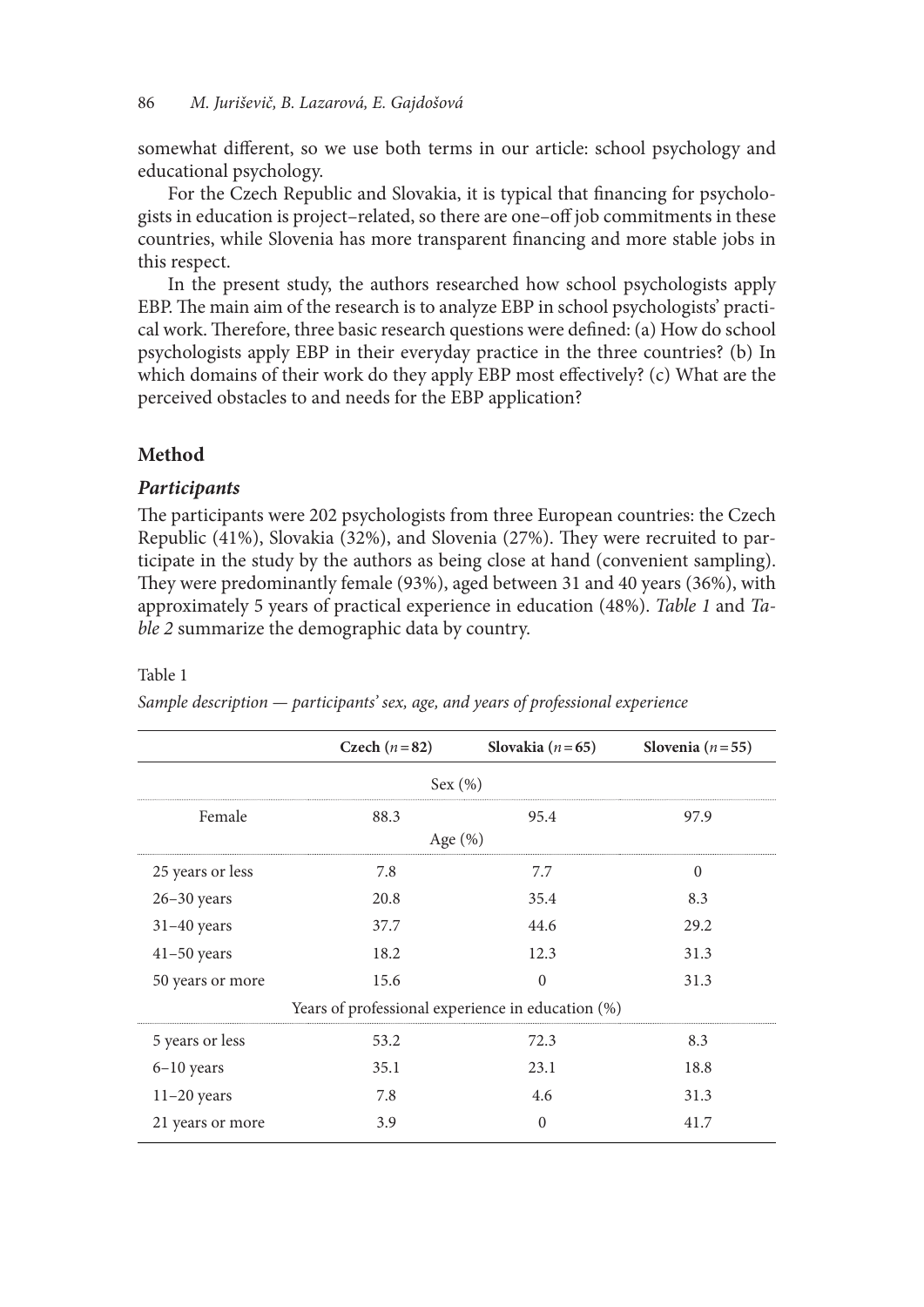|                                  |    | Czech $(n=82)$ Slovakia $(n=65)$ Slovenia $(n=55)$ |    |  |  |  |  |  |
|----------------------------------|----|----------------------------------------------------|----|--|--|--|--|--|
| Type of school $(\%)$            |    |                                                    |    |  |  |  |  |  |
| Elementary school                |    | 69.2                                               |    |  |  |  |  |  |
| Upper secondary school           | 15 | 20 O                                               | 33 |  |  |  |  |  |
| Combined — more types of schools | 12 | 10.8                                               |    |  |  |  |  |  |
| $h_{\text{h}e}$                  |    |                                                    |    |  |  |  |  |  |

## Table 2 *Sample description — participants' workplace*

*Note. Other=educational programs for students with special needs; educational programs for adults; educational centers.*

## *Materials*

For the purpose of this study, a new fve–part questionnaire (EBP–PiE) for measuring the use of EBP in psychology in education was constructed. It contains 22 items with statements about EBP, which we classifed in seven categories on the basis of contemporary empirical and theoretical fndings as well as our expertise.

The first part of the questionnaire was based on White & Kratochwill's (2005) conclusions referring to (a) research literature, (b) consensus or expert panel recommendations, (c) reviews of single interventions or programs, and (d) literature reviews and synthesis documents. With reference to this concept of EBP, the frst part of the questionnaire contains fve categories related to the sources school psychologists rely on and the extent to which they apply EBP. These categories are:  $(1)$ research fndings and *literature* review (items 1, 8, 15); (2) *professional* guidelines at local or national level (items 2, 9, 16); (3) *workplace–*based empirical research (items: 3, 10, 17); (4) *cooperation* with professionals and peer review (items 4, 11, 18); and (5) *evaluation* of the efficacy of interventions (items 5, 12, 19). We were interested in both research–based practice, i.e., primary support from scientifc fndings of most recent research (categories 1, 2 and 3) and evidence–based verifcation of practice (categories 4 and 5).

The second part of the questionnaire contains items about the availability of these sources (the sixth category, entitled *availability* of sources, with items 6, 13, 20); therefore, it deals with support for EBP use as commented on above.

We also wanted to identify the work domains in which the psychologists use most of the EBP principles. Part three of the questionnaire was therefore focused on the identifcation of the extent to which EBP principles are used by psychologists in specifc domains (the seventh category, entitled *use* of EBP principles, with items 7, 14, 21, 22). These domains were defined according to legislation of the Czech Republic, outlining the work domains of school psychologists as prevention, consulting, reeducation and therapeutic interventions, diagnostic procedures, and provision of methodological support for teachers (Regulation, 2005). These domains of the work of school psychologists, or educational psychologists, are identifed in such a general manner that they are transferable to other contexts. We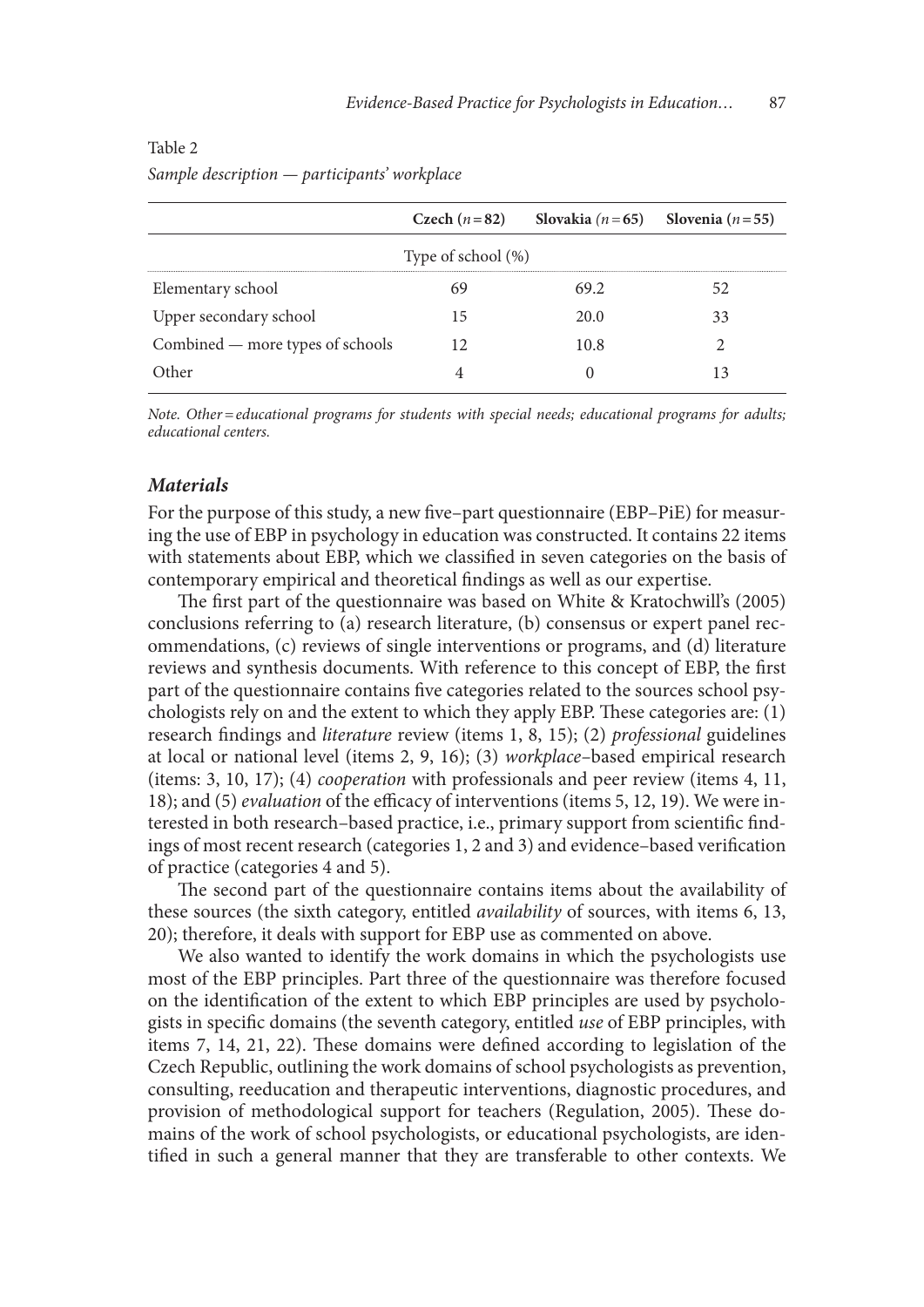assumed that these domains would be more or less the same in the other two countries (4 items: 7, 14, 21, 22). Responses are on a 6–point Likert scale (1=*Strongly Disagree*, 2=*Disagree*, 3=*Slightly Disagree*, 4=*Slightly Agree*, 5=*Agree,* 6=*Strongly Agree*), with higher scores indicating stronger endorsement of the statement. Three items were negatively worded (items 15, 16, and 17). The 22 items' reliability based on internal consistency for all three samples was satisfactory:  $\alpha_{Slovenia} = .85$ ;  $\alpha_{\text{Czech}}$  = .86; and  $\alpha_{\text{Slovakia}}$  = .78. The fourth part of the questionnaire contains three open–ended questions about the perceived limitations and needs in the implementation of EBP.

The last part of the questionnaire consists of a self–report on four demographic variables: age, sex, years of professional experience, and workplace.

In line with the recommendation of Tabachnick & Fidell (2007) about the requirements of performing exploratory factor analysis (i.e., one large sample at the same point in time), this statistical procedure was not performed on the three small samples of this study. Therefore, we employed the Pearson correlation coefficient to assess the construct validity (Table 4 in the Appendix), indicating positive association among seven substantial categories (.29 ≤ *r* ≤ .64). The majority of values showed statistically signifcant relationships as theoretically expected. All three subsamples showed statistically signifcant and moderate strength of correlation between the categories *evaluation* and *use*  $(r_{total} = .55, p \le .01)$ , *literature* and *use* ( $r_{total}$ = .51,  $p$  ≤ .01), and *availability* and *use* ( $r_{total}$ = .50,  $p$  ≤ .01) (Hempfill, 2003). There was no relationship found between *literature* and *cooperation* and between *workplace* and *cooperation* ( $r_{total} = .07$ ,  $p = .30$ ; and  $r_{total} = .06$ ,  $p = .43$ , respectively). Overall, the results suggest that the categories are substantially related, but still meaningfully diferent because the relative share of the variance for particular variables was not explained (unpredicted) by the given relationships.

#### *Procedure*

Two methods of data collection were used for questionnaire EBP–PiE. The questionnaire was prepared frst in English as the *lingua franca* of the authors and was subsequently translated into Slovenian, Czech, and Slovak. Web–based administration was prepared using the 1CS**,** the Slovenian open source application for online surveys, for Slovenian and Czech respondents, and paper–and–pen administration for the Slovak respondents. This decision was based on our experience with surveys in the national contexts and was supported by the assumption that it will not have a signifcant impact on the results of this study (Brug, Campbell, & van Assema, 1999; Ebert, Huibers, Christensen, & Christensen, 2018).

All data were collected over a 5–week period from April to May 2019. In the Czech Republic, the questionnaires were distributed in association with the directory of the Association of School Psychology and the directory of the National Institute for Education, which coordinates projects for fnancing and support of school consultants. A Facebook page for school psychologists, Š*kolní psychologové,*  was also used. We received 82 completed questionnaires, which corresponds to approximately 16% of the school psychologists in the Czech Republic. In Slovakia, the questionnaires were distributed to school psychologists with the help of the Slovak School Psychology Association and by the Facebook club of school psychologists.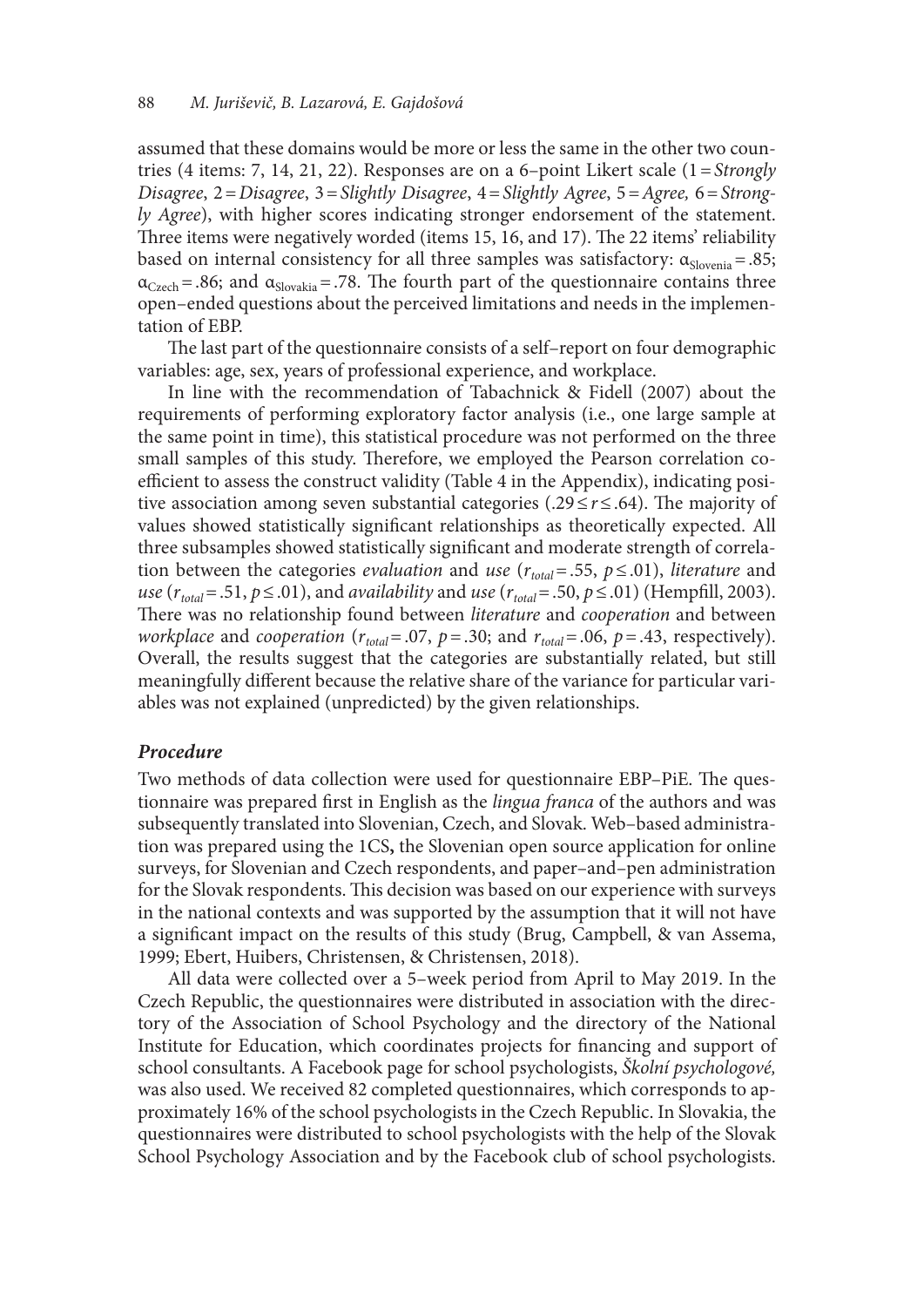We received 65 completed questionnaires, which corresponds to approximately 20% of the school psychologists in Slovakia. In Slovenia, the questionnaires were distributed via the mailing list of the Division of Psychologists in Education of the Slovenian Psychologists' Association. We received 55 completed questionnaires, which corresponds to approximately 20% of the school psychologists in Slovenia.

Quantitative data was analyzed using the statistical program IBM SPSS Statistics 20 (IBM Corporation, 2016). The analysis was limited to descriptive and inferential statistics due to the small samples in each country. The results were supported by a qualitative analysis of the answers to open questions in order to get insight into the "lived experience" of the respondents (Silverman, 2000; Strauss & Corbin, 1999).

#### **Results and Discussion**

The main focus of the present study was to gain insight into how psychologists in the European context (three diferent countries) apply EBP in their everyday practice in schools. On the one hand, EBP is considered the highest standard of care (Hamill & Wiener, 2018), and on the other, we observed a lack of this information at the national levels as well as internationally. This is in spite of the fact that understanding the quality of professional work of psychologists in education is crucial for evaluation, enhancement, and development of psychology in the public interest. The results of this study are preliminary descriptive findings, based on the data collected on small samples of respondents from three countries. In the future we would expect this research to develop progressively and involve diferent European national contexts.

#### *EBP in School Psychologists' Work*

Table 3 reports the means and standard deviations for scores on the EBP–PiE items, as well as coefficients of skewness and kurtosis.

### Table 3

*Descriptive statistics for 22 items of the EBP–PiE by country*

|                                                                                          | Country         | $\boldsymbol{M}$ |      | SD Skewness Kurtosis |        |
|------------------------------------------------------------------------------------------|-----------------|------------------|------|----------------------|--------|
| 1. My professional decisions and proce-                                                  | Czech           | 4.15             | 1.02 | $-.59$               | 1.11   |
| dures are based on new theories that I have<br>learned about from professional books and | Slovakia        | 4.23             | 1.18 | $-.41$               | $-.25$ |
| journals, and at conferences.                                                            | <b>Slovenia</b> | 4.71             | 0.74 | $-.34$               | .09    |
| 2. My professional work is based on prac-                                                | Czech           | 4.48             | 0.86 | $-.86$               | 1.01   |
| tical professional guidelines, e.g., assess-<br>ment tools, intervention steps.          | Slovakia        | 4.32             | 1.12 | $-.88$               | .56    |
|                                                                                          | Slovenia        | 4.78             | 0.88 | $-1.27$              | 2.51   |
| 3. My professional work is based on the                                                  | Czech           | 4.07             | 1.21 | $-.40$               | $-.55$ |
| results of my own workplace research<br>(surveys, interviews, experiments, etc.).        | Slovakia        | 3.63             | 1.29 | $-.74$               | $-.58$ |
|                                                                                          | Slovenia        | 4.31             | 1.07 | $-.75$               | $-04$  |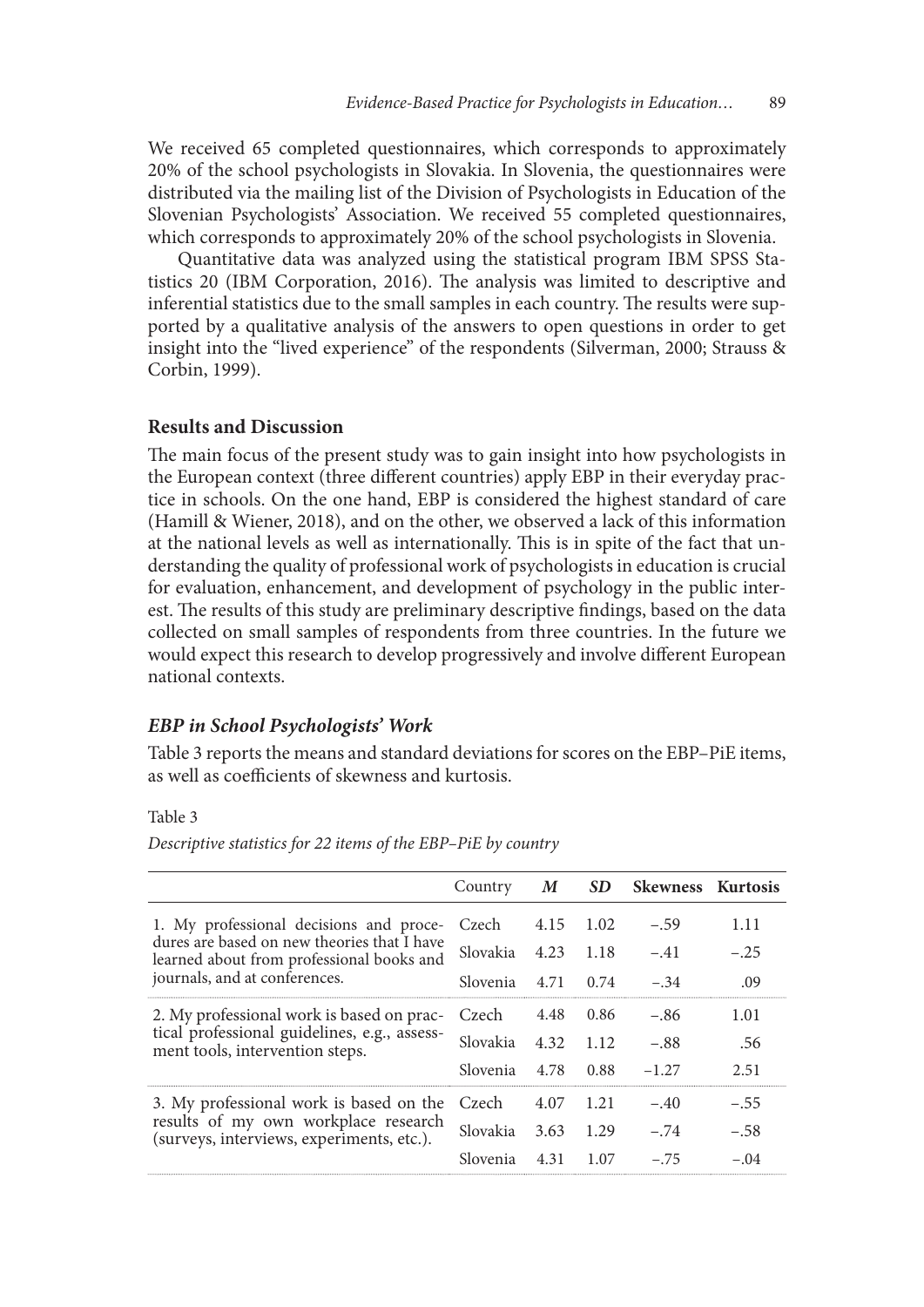|                                                                                   | Country  | $\boldsymbol{M}$ | <b>SD</b> | <b>Skewness</b> | Kurtosis |
|-----------------------------------------------------------------------------------|----------|------------------|-----------|-----------------|----------|
| 4. I discuss my individual cases with my                                          | Czech    | 4.82             | 1.07      | $-.50$          | $-.72$   |
| colleagues and other experts at my work-<br>place.                                | Slovakia | 4.69             | 1.42      | $-1.07$         | .38      |
|                                                                                   | Slovenia | 5.20             | 1.01      | $-1.55$         | 2.40     |
| 5. I regularly evaluate the effectiveness of                                      | Czech    | 4.27             | 1.05      | $-.24$          | $-.32$   |
| my practice.                                                                      | Slovakia | 4.14             | 1.37      | $-.60$          | $-.42$   |
|                                                                                   | Slovenia | 4.51             | 1.02      | $-.52$          | .35      |
| 6. In the case of work uncertainty, I get                                         | Czech    | 3.99             | 1.31      | $-.42$          | $-.28$   |
| sufficient professional support from col-<br>leagues or others.                   | Slovakia | 3.92             | 1.70      | $-.33$          | $-1.18$  |
|                                                                                   | Slovenia | 4.65             | 1.04      | $-.89$          | .61      |
| 7. My preventive work is based on evidence                                        | Czech    | 4.18             | 1.00      | $-.69$          | .27      |
| (guidelines, literature, research results).                                       | Slovakia | 4.14             | 1.07      | $-.13$          | $-.67$   |
|                                                                                   | Slovenia | 4.76             | 0.72      | .08             | $-.47$   |
| 8. My professional decisions and proce-                                           | Czech    | 4.01             | 1.09      | $-.26$          | 24       |
| dures are based on new research results<br>that I have learned about from profes- | Slovakia | 3.75             | 1.56      | .01             | $-.54$   |
| sional books and journals, and from ex-<br>perts at conferences.                  | Slovenia | 4.43             | 1.13      | $-.94$          | 1.66     |
| 9. My professional work is based on anal-                                         | Czech    | 4.77             | 0.91      | $-.84$          | .96      |
| ysis of my previous professional work<br>(evaluation, reflection).                | Slovakia | 4.91             | 0.90      | $-.89$          | .96      |
|                                                                                   | Slovenia | 5.00             | .84       | $-.98$          | 1.92     |
| 10. My professional work is based on rec-                                         | Czech    | 4.32             | 1.20      | $-.77$          | .57      |
| ognized methodology and instruments.                                              | Slovakia | 3.72             | 1.40      | $-.26$          | $-.67$   |
|                                                                                   | Slovenia | 4.85             | 1.04      | $-1.02$         | 1.11     |
| 11. I consult external experts about my                                           | Czech    | 4.49             | 1.10      | $-.34$          | $-.45$   |
| practice and individual cases.                                                    | Slovakia | 4.52             | 1.32      | $-.93$          | .29      |
|                                                                                   | Slovenia | 4.85             | 0.80      | .05             | $-.97$   |
| 12. I use validated evaluation tools to                                           | Czech    | 3.61             | 1.38      | .07             | $-.77$   |
| evaluate my own work.                                                             | Slovakia | 3.23             | 1.42      | .22             | $-.85$   |
|                                                                                   | Slovenia | 3.96             | 1.25      | $-.82$          | .62      |
| 13. I have sufficient access to new theoret-                                      | Czech    | 3.84             | 1.17      | $-.16$          | $-.82$   |
| ical and empirical findings in psychology.                                        | Slovakia | 3.68             | 1.37      | .12             | $-1.08$  |
|                                                                                   | Slovenia | 4.18             | 1.17      | $-.30$          | $-.60$   |
| 14. My interventions are based on vali-                                           | Czech    | 4.40             | 0.90      | $-.69$          | .86      |
| dated evidence (guidelines, literature, re-<br>search results).                   | Slovakia | 4.48             | 0.92      | $-.12$          | $-.22$   |
|                                                                                   | Slovenia | 4.76             | 0.72      | .72             | .02      |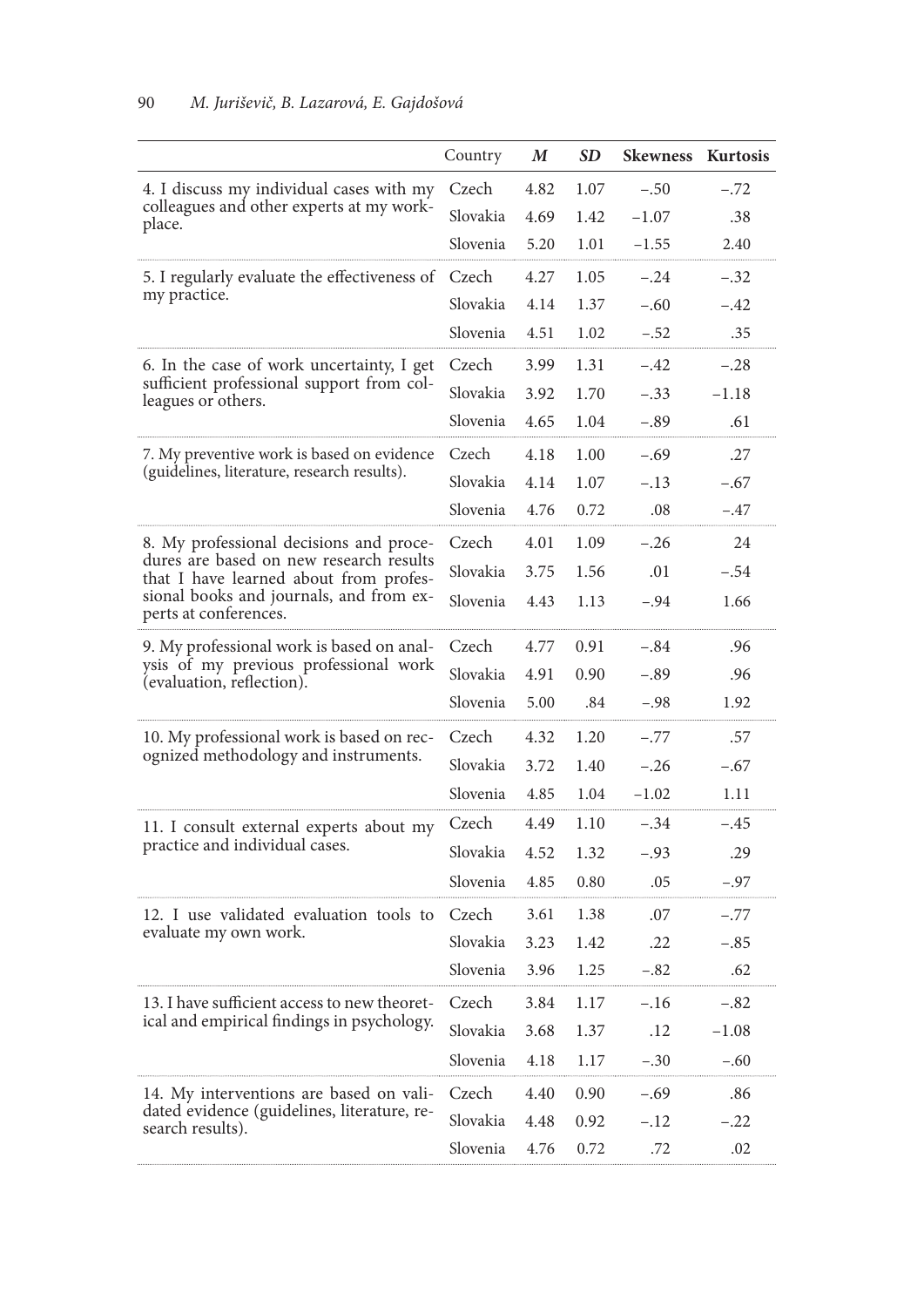|                                                                                        | Country  | $\boldsymbol{M}$ | SD   | <b>Skewness</b> | Kurtosis |
|----------------------------------------------------------------------------------------|----------|------------------|------|-----------------|----------|
| 15. My professional decisions and proce-                                               | Czech    | 2.13             | 0.76 | .44             | .11      |
| dures are based on my own intuition and<br>the personal experience that I get from     | Slovakia | 2.08             | 0.96 | 1.50            | 4.14     |
| my practice.                                                                           | Slovenia | 2.24             | 0.94 | .88             | 1.20     |
| 16. My professional work is based on my                                                | Czech    | 3.70             | 1.18 | $-.34$          | $-.41$   |
| intuition and experience without special<br>guidelines.                                | Slovakia | 4.06             | 1.44 | $-.43$          | $-.86$   |
|                                                                                        | Slovenia | 3.98             | 1.13 | $-.20$          | $-.94$   |
| 17. My professional work is not based on                                               | Czech    | 4.08             | 1.27 | $-.91$          | .37      |
| documentation and analyses of my inter-<br>ventions.                                   | Slovakia | 4.20             | 1.51 | $-.49$          | $-.88$   |
|                                                                                        | Slovenia | 3.85             | 1.38 | $-.08$          | $-1.05$  |
| 18. I look for regular supervision and oth-                                            | Czech    | 4.29             | 1.28 | $-.25$          | $-1.05$  |
| er forms of reflection about my practice.                                              | Slovakia | 4.68             | 0.97 | $-.15$          | $-.94$   |
|                                                                                        | Slovenia | 3.96             | 1.36 | $-.07$          | $-.92$   |
| 19. I ask for feedback about my work                                                   | Czech    | 4.54             | 1.07 | $-.60$          | .08      |
| from pupils, teachers, parents, or others.                                             | Slovakia | 4.58             | 1.28 | $-.76$          | $-.01$   |
|                                                                                        | Slovenia | 4.56             | 1.10 | $-.51$          | $-.18$   |
| 20. I have sufficient access to practical                                              | Czech    | 3.67             | 1.30 | .01             | $-.80$   |
| professional guidelines and instruments.                                               | Slovakia | 3.02             | 1.32 | .18             | $-.67$   |
|                                                                                        | Slovenia | 4.09             | 1.16 | $-.33$          | $-.62$   |
| 21. Assessments I do in my school are                                                  | Czech    | 4.51             | 1.06 | $-.52$          | $-.15$   |
| based on validated evidence (guidelines,<br>literature, research results).             | Slovakia | 4.46             | 1.09 | $-.79$          | .92      |
|                                                                                        | Slovenia | 4.64             | 0.9  | $-.63$          | .36      |
| 22. Methodical support that I provide to                                               | Czech    | 4.44             | 0.98 | $-.59$          | .90      |
| teachers in my school is based on vali-<br>dated evidence (guidelines, literature, re- | Slovakia | 4.37             | 1.08 | $-.56$          | .48      |
| search results).                                                                       | Slovenia | 4.65             | 0.89 | $-.41$          | .36      |

As can be observed, means ranged from 2.08 to 5.00, with means on the positive items (for example, item 9 on the value of self–evaluation and refection) higher than means on the negative items (for example, item 15 on the value of personal intuition and experience), in keeping with the literature. Most of the scores were not substantially skewed or kurtotic, implying normal distribution of the data; the only exception was item 15 for the Slovak respondents and items 2 and 4 for the Slovenian respondents. On these items, respondents' answers were unexpectedly high, probably due to the extent of their professional experience and workplace conditions (see further discussion, below). Figure 1 shows the items grouped into seven substantial categories.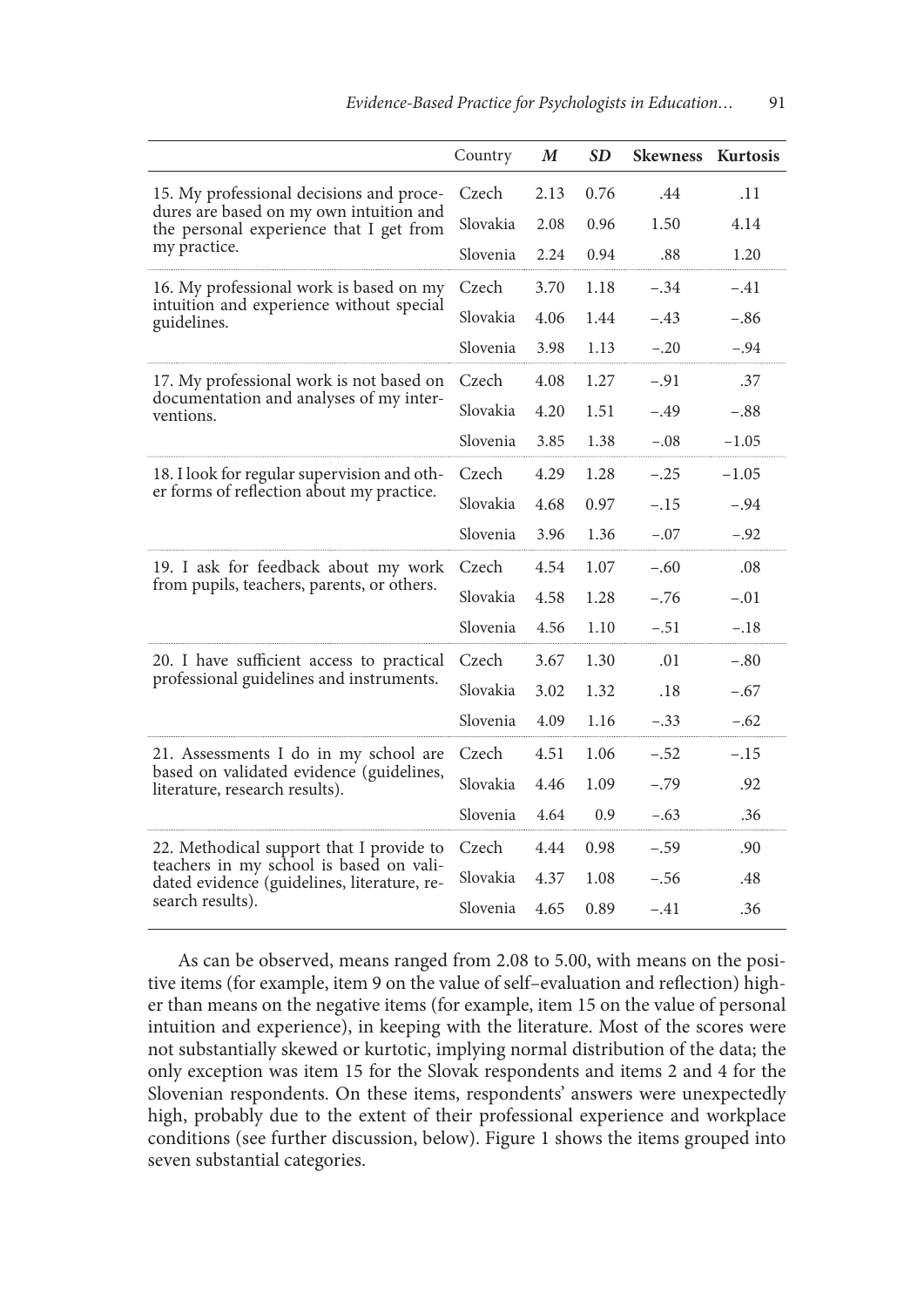



On average, the calculated eta squared implies low practical signifcance of differences among respondents from the three countries  $(0.005 \le \eta^2 \le 0.08)$  (Lakens, 2013). Respondents reported the highest values for the reliance of their work on professional *cooperation* ( $M_{total} = 4.60$ ;  $\eta^2 = 0.005$ ), which means that they repeatedly refect on their practice and consult with other professionals on diferent professional issues. The second highly represented category was the *use* of EBP principles ( $M_{total}$ =4.46;  $\eta$ <sup>2</sup>=0.04), which explains the relatively consistent everyday use of validated evidence such as guidelines, literature, and research results in the domains of psychological assessments, prevention, intervention, as well as methodological support provided to teachers. Based on respondents' own professional experience ( $M_{total}$ =4.42;  $\eta$ <sup>2</sup> = 0.03), the use of *professional* guidelines seems to be equally important. On the other hand, professional *literature* that would follow new theoretical and empirical fndings as a source of EBP, and the *availability* of literature, professional fndings, and professional support were represented with relatively low values and show a practical signifcance of medium size between respondents from diferent countries, in contrast with our initial expectation  $(M_{total\_literature}=3.50; \eta^2_{literature}=0.06$ , and  $M_{total\_availability}=3.87; \eta^2_{availability}=0.08)$ . Figure 1 shows that Slovenian school psychologists reported the highest average values on both categories and that the Slovak psychologists reported the lowest values; this could be connected with our hypothesis about country context and extent of professional experience (see the description of the sample in the section on Method). Nevertheless, the categories of *workplace*–based empirical research and the *evaluation* of the efectiveness of interventions show average representations among all three subsamples ( $M_{total\_workplace}$ =4.11;  $\eta^2_{workplace}$ =0.06, and  $M_{total\ evaluation} = 4.14$ ;  $\eta^2_{evaluation} = 0.02$ ). This result is in contradiction with Hamill & Weiner's (2018) fnding that psychologists with more years of practice had more negative attitudes towards EBP in comparison with their younger colleagues. Those authors did underline, however, that the empirical results from different studies are still inconclusive and that further research is needed to confrm the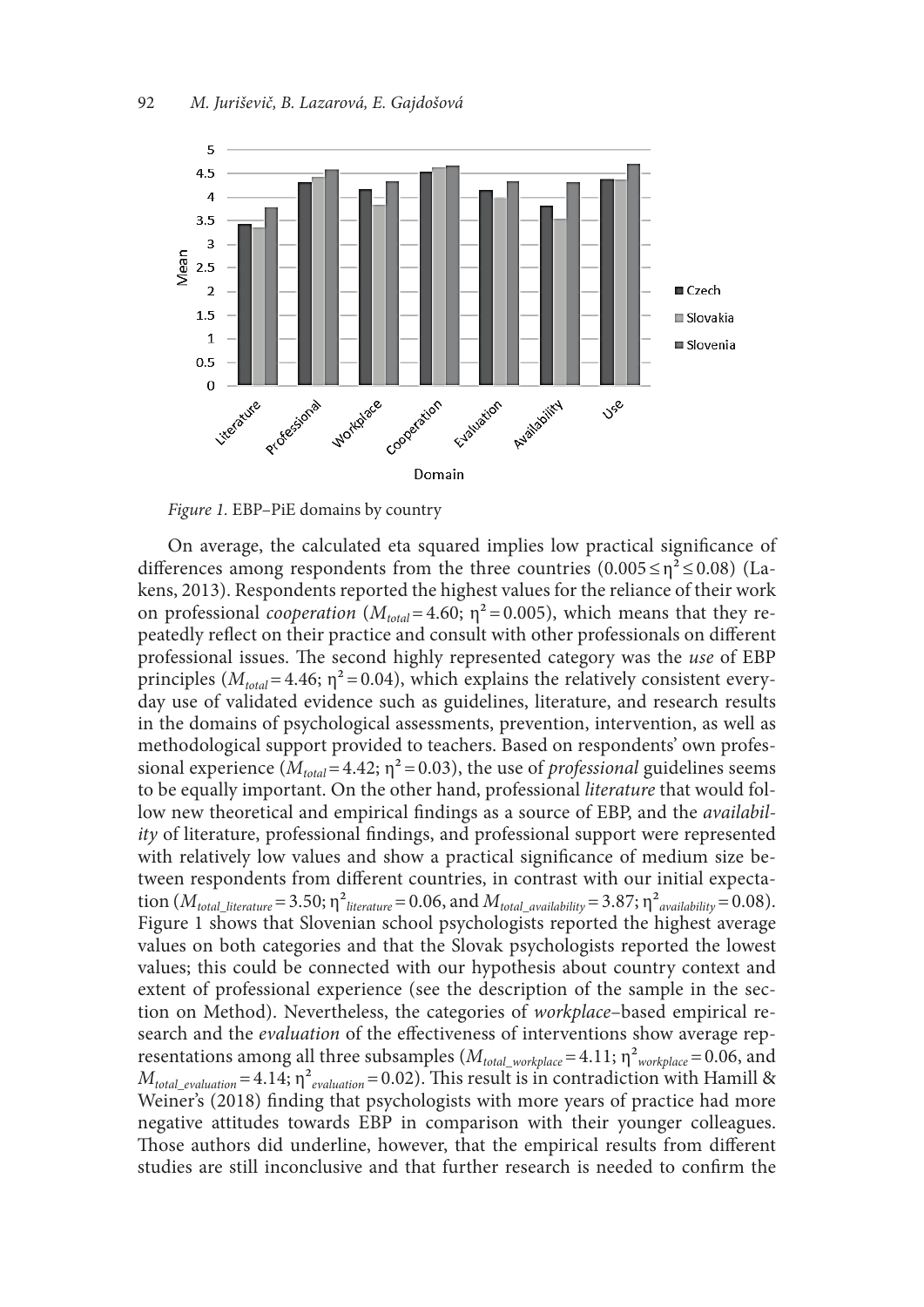impact of individual diferences such as years of experience on attitudes towards EBP as well as on the implementation of EBP in (school) psychologists' practice.

#### *Barriers and Needs Perceived in EBP Application*

Answers to the open questions in the last part of the questionnaire did not difer greatly among countries, but rather they complemented each other. We categorized answers according to the similarities in meaning by using open coding technique (Blair, 2015; Strauss & Corbin, 1999). Qualitative analysis resulted in eight categories of expressed obstacles and needs:

• Time: It is most important for school psychologists to work with clients, so they very often have negative comments about the administrative workload. In recent years, this has mainly been the documentation of pupils with special educational needs (particularly typical for the Czech Republic, where a new system of supportive measures for these pupils was implemented a short time ago), GDPR documents, project applications, and so on. In the Czech Republic and Slovakia, school psychologists often work part–time and at multiple schools. This limits their capacity to work with varied theories and surveys, because they mainly want to devote their time in the school, short as it is, to their clients.

• Work overload: Respondents in all three countries referred to the workload that the nature of their profession generates. Their job is diverse and dynamic, and they feel they play the role of "servants" or even "supermen". They feel they do not have enough time and energy for EBP application.

• **Support and appreciation:** School psychologists reported that they often lack feedback and, in particular, appreciation, either from parents or colleagues. They would also welcome appreciation from school leaders and consultants in the schools. In this respect, there is a certain diference between school psychologists, who work in schools only, and educational psychologists, who spend a considerable portion of their time (if not all of it) in regional advisory centers for schools. This system of support for schools is similar in all three countries, but there are no data available as to how many of our respondent psychologists work in schools only and how many of them also cooperate closely with regional advisory centers.

**• Education and continual professional development:** School psychologists reported that they lack a system of accessible and high–quality in–service education, conferences aimed at practice, seminars, and local networks. They think that undergraduate education is of a too general nature. Czech psychologists appreciated the social networks of school psychologists, but said they lacked specialized training programs in school psychology, as there is only a general bachelor's and master's education in psychology.

**• Material and information:** The respondents would appreciate high-quality and dynamic websites, comprehensive methods and guidelines, high–quality books, nationwide research or data from foreign research applied in various cultures, examples of good practice and models, professional journals, inexpensive tools, and other resources. Such requirements appeared in the questionnaires from all three countries. These countries are small; there are not many high-quality resources in their national languages available, and the psychologists are not always able or do not always want to study sources written in English.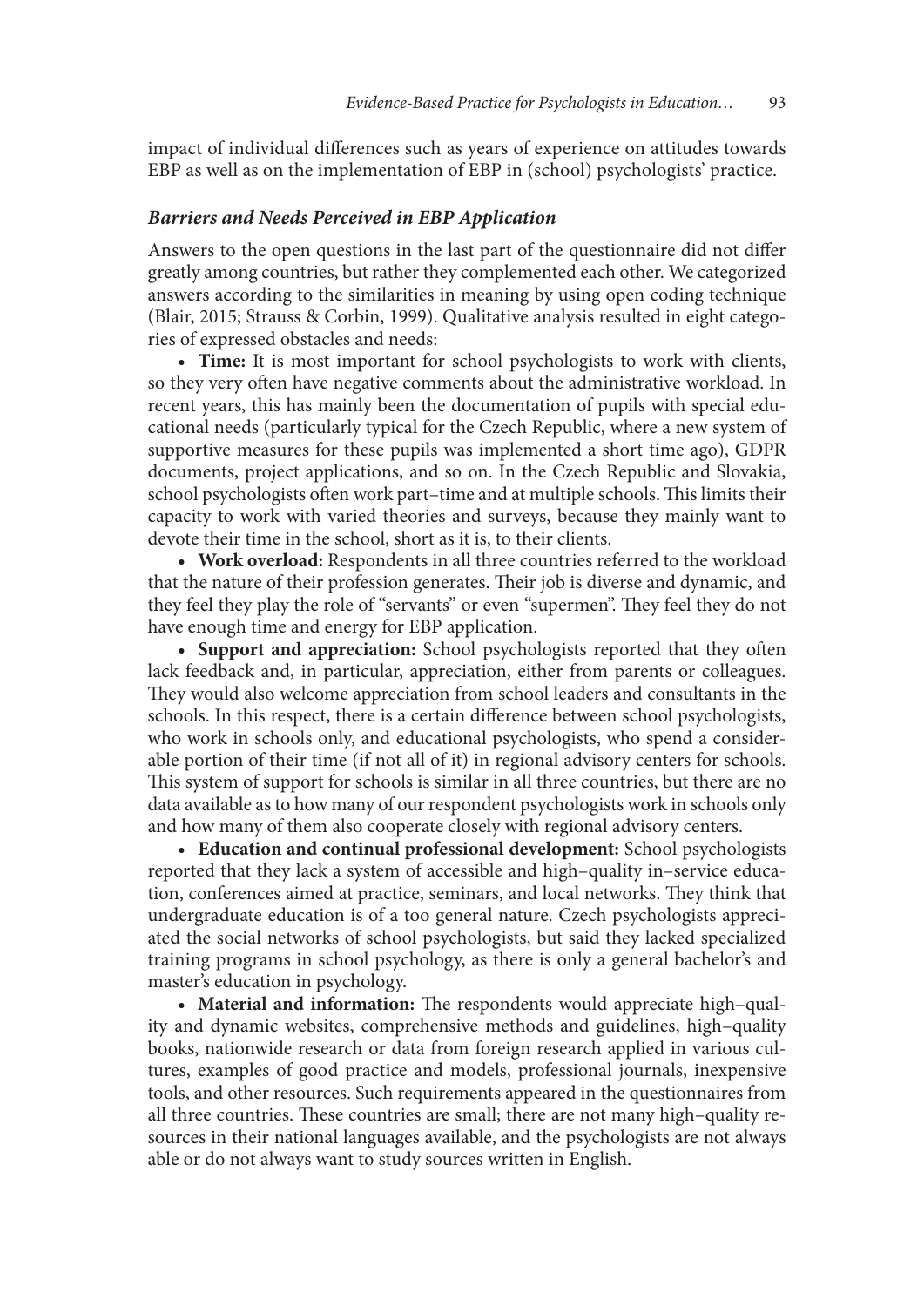#### 94 *M. Juri*š*evi*č*, B. Lazarová, E. Gajdo*š*ová*

• Supervision: School psychologists regret the lack of methodological support and mentoring (not only for early–career psychologists); they would welcome periodical and even some regular supervision.

• Collaboration: School psychologists are often the only specialists educated in their feld and they sometimes feel that other people in the schools do not understand them. They would appreciate a more collaborative relationship with teachers, school psychologists in other schools and advisory centers, doctors, clinical psychologists, academics, etc. Certainly, this situation is diferent for those who collaborate with regional advisory centers, either part–time or in close cooperation.

**• Financial support:** School psychologists lack financial resources for diagnostic testing, training, books, and other materials. Furthermore, fnancing of school psychologists in the Czech Republic and Slovakia is not transparent; many of them are paid from European projects, while schools decline to pay any additional costs for psychologists' education, literature, and materials from their budgets.

To conclude, it seems that the participating countries lack both a system of employing and fnancing school psychologists and a system for their education and support, especially in the Czech Republic and Slovakia. During the analysis, we encountered some diferences in the values and answers of the three subsamples of this study, assuming that these are primarily due to the age of the respondents (Slovenians were on average the oldest and Slovaks the youngest group) or the years of experience with practicing professional psychology in schools (41.7% of Slovenian respondents reported 21 years or more years of professional experience, while the highest percentage reported by Czech and Slovak respondents was about 5 years of professional experience or less [53.2% and 72.3%, respectively]). These differences in age and experience demonstrate the longer tradition and higher stability of the system in Slovenia and a certain resemblance of the Czech and Slovak developments in school psychology.

Hamill and Weiner (2018) speculated that individual diferences such as years of practice, training in EBP, national setting of professional practice, or other variables might infuence psychologists' attitudes towards EBP, just as in other health professions. We assume that the diferences can be further explained by diferent systems of school psychologists' employment. In the Czech Republic, for example, school psychologists often hold part–time or short contracts (they are often paid from project budgets) and work in two schools at the same time, whereas in Slovenia they are employed as full–time counsellors in a counselling service at a particular educational institution, either a preschool or a school. Moreover, the work of school psychologists seems to be "multi–tasking" and in answers to open questions, the respondents often expressed a "lack of time" for applying EBP. In addition, their professional roles may vary signifcantly from school to school, from region to region, and between diferent national and educational contexts (Hamill & Weiner, 2018; Hosp & Reschly, 2002).

Finally, it is important to highlight the fact that school psychologists from different countries may have limited access to research, guidelines, or theories due to language barriers and lack of national sources. Respondents from relatively small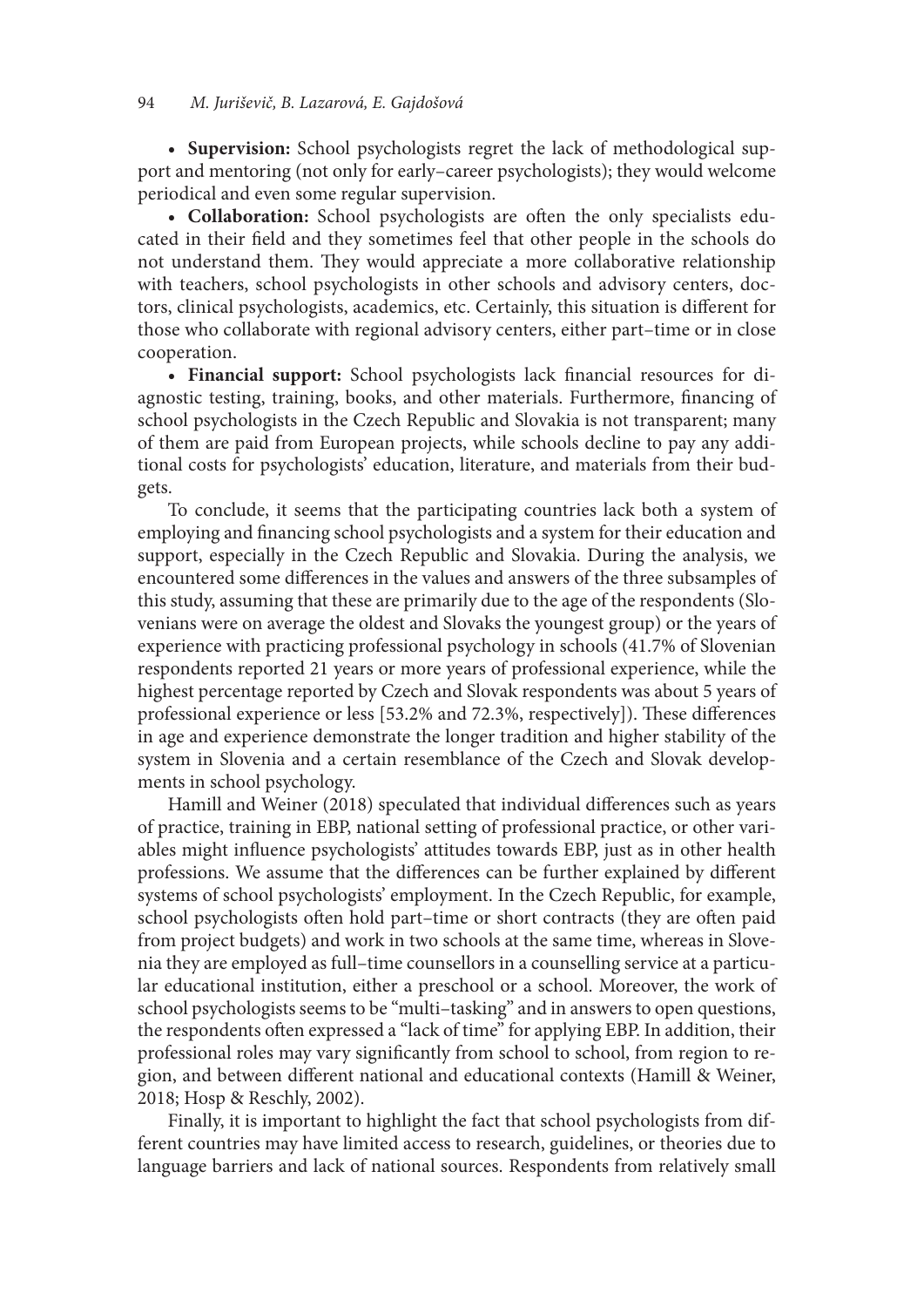European countries participated in the study. Not all of them are able to read professional literature in English. In answers to open questions, they often mentioned the lack of national research and guidelines, and pointed out that not all research data and guidelines are applicable to their practice. This supports the notion that school psychology is in general a relatively new discipline (D'Amato, Zafris, Mc-Connell, & Dean, 2011; DuPaul, 2011).

When answering open questions, some respondents pointed out that EBP was not a major topic for them. They felt that the personality of the psychologist, his/her intuition, and the support and leadership/mentoring available are more important. They also often emphasized the gap between theory and practice. They reported that they frequently do not understand the results of a particular study and/or that some of these results are not applicable in practice (Kehle & Bray, 2005).

#### **Conclusion**

Intuition and individualized interventions are important aspects of working with individual clients or groups in all helping professions and will always remain irreplaceable in school psychology practice. Nevertheless, backing up practice with scientifc and practical evidence is a big challenge. It is necessary to study EBP in school psychology in various countries so as to create, translate, adapt, and verify new fndings and practical guidelines. Connections between academics and practical platforms can help in this respect. Scientists at universities and students of psychology can support practitioners to look for, apply, and develop relevant methodologies for the evaluation of the effectiveness of procedures. Therefore, the aim is not merely to enhance methodology and EBP development, but also to create opportunities for the exchange of experience, individual and collective mentoring, and development of appropriate attitudes towards EBP (Hamill & Weiner, 2018). Kratochwill and Shernoff (2004) accentuate the necessity to share responsibilities for such a demanding challenge as EBP development in school psychology among researchers, trainers, and practitioners. The Standing Committee Psychology in Education at EFPA has the potential to connect European academics and practitioners in school psychology and has already started to facilitate the exchange of experience, realizing that cross–cultural research plays an important role.

The results of the present research also show the importance of the stability of school systems for the use of EBP principles. It is important for school psychologists to be employed full–time, with long–term contracts and transparent fnancing, and to be relieved to a certain extent from workload (administrative tasks, provision of days off for study, supervision, meetings, and so on). If psychologists work under permanent stress and uncertainty, they do not have enough time and willingness to seek out and study professional literature and to create and verify new procedures.

#### **Limitations**

We are aware of the limitations of this research. First, the samples were relatively small, although representing a reasonable percentage of school psychologists in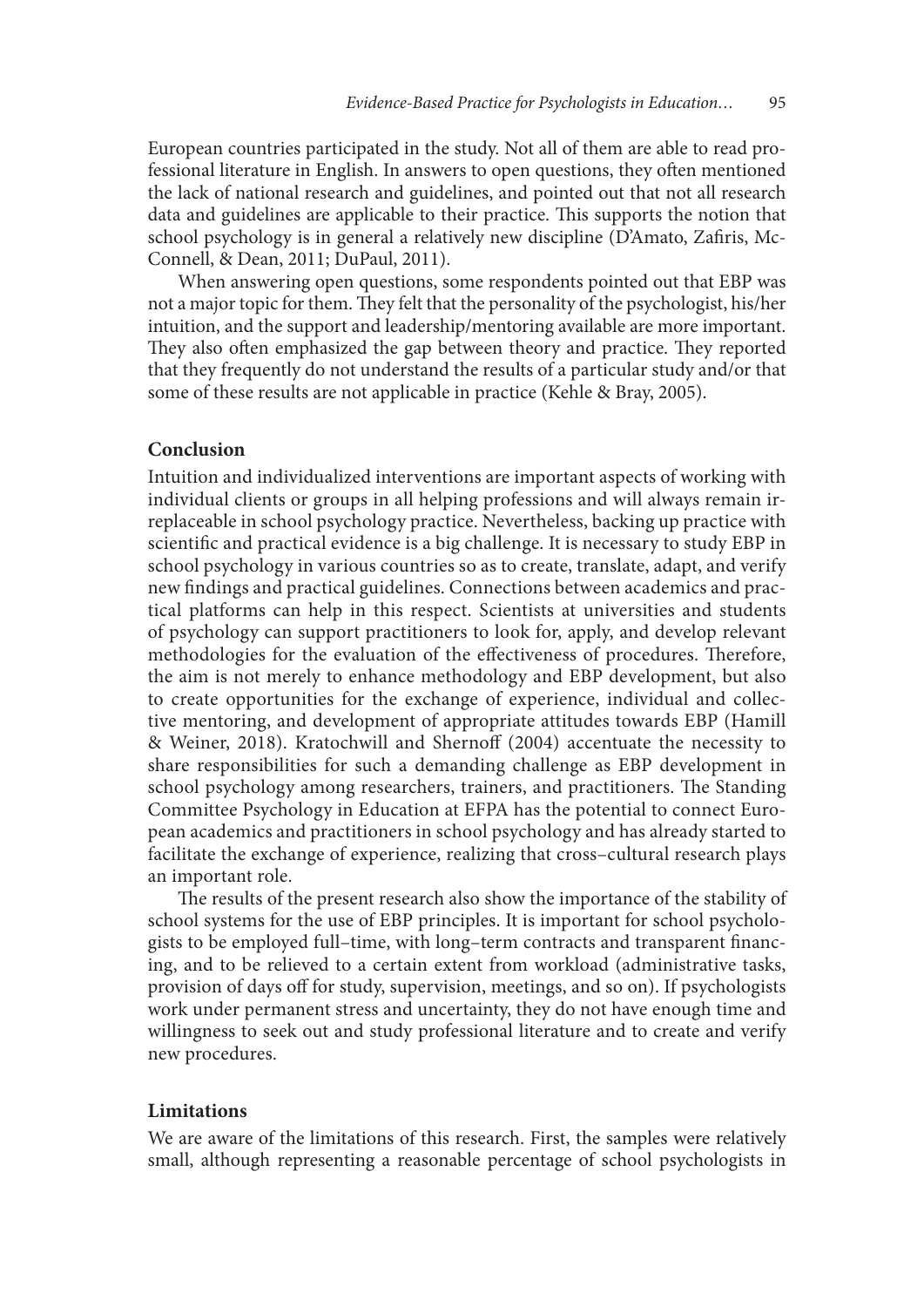the countries considered, for the research was carried out in relatively small countries with rather low numbers of school/educational psychologists. A second limitation is the translation of the questionnaire into three languages, which may fail to capture the meaning of the items in all their nuances, despite our cooperation with qualified translators. The results indicating the use of evidence in practice do not address the validity and quality of theories, methodologies, guidelines, and other tools applied. We also have to consider what features are common to all our respondents who were willing to complete the questionnaire and refect on their work. Although we do not want to express distrust, it is necessary to take into account the respondents' attitudes to completing a questionnaire. That is, the use of evidence in practice is a positive feature of the profession, so the results may look more positive than reality. The influence of social desirability could also have partly biased the results. Finally, it should be noted that the respondents were predominantly women, which skewed the gender balance and possibly infuenced the results (for a review, see Hamill & Weiner, 2018).

To conclude, this study shows that school psychologists who participated in the study are aware of the EBP in their psychological work at education institutions, meaning that they apply EBP to a certain degree in their everyday practice. From the results, it can be assumed that they are efective in (1) consulting and discussing their practice with other professionals (*cooperation* category), (2) using validated evidence while doing preventive, consultative, and other types of interventions, diagnostics, and providing support for teachers (*use* category), and (3) following professional guidelines based on their own professional experience (*professional* category). The results also imply that many of the respondents are not aware of the contemporary theoretical and empirical fndings from literature (*literature* category) and report weak access to the domains of professional activities mentioned above (*availability* category). Finally, the qualitative analysis shows that the respondents face diferent barriers in accomplishing their professional needs, including EBP implementation, among them the lack of time, resources and financing, and social/professional support and collaboration. The respondents cope with an excessive workload due to the complexities they face in their everyday practice.

*Nevertheless*, we are very positive about these research fndings, even if they are based on preliminary descriptive results. In the coming year, we are going to discuss the fndings with the respondents and other colleagues, addressing key professional problems in the framework of national contexts and transnationally. Equally important in this respect will be the development of appropriate attitudes of school psychologists towards EBP, because the research established a positive association with attitudes and engagement in EBS practice and training for a correct implementation of EBP (Hamill & Wiener, 2018). Moreover, we intend to develop specifc professional guidelines for the systematic application of EBPP in preschool institutions and schools and to develop and enrich the presented research in its conceptualization and methodology, inviting colleagues from diferent European countries to collaborate. We plan to further develop our research and to contribute to the quality of the EBP of school psychologists in Europe and beyond.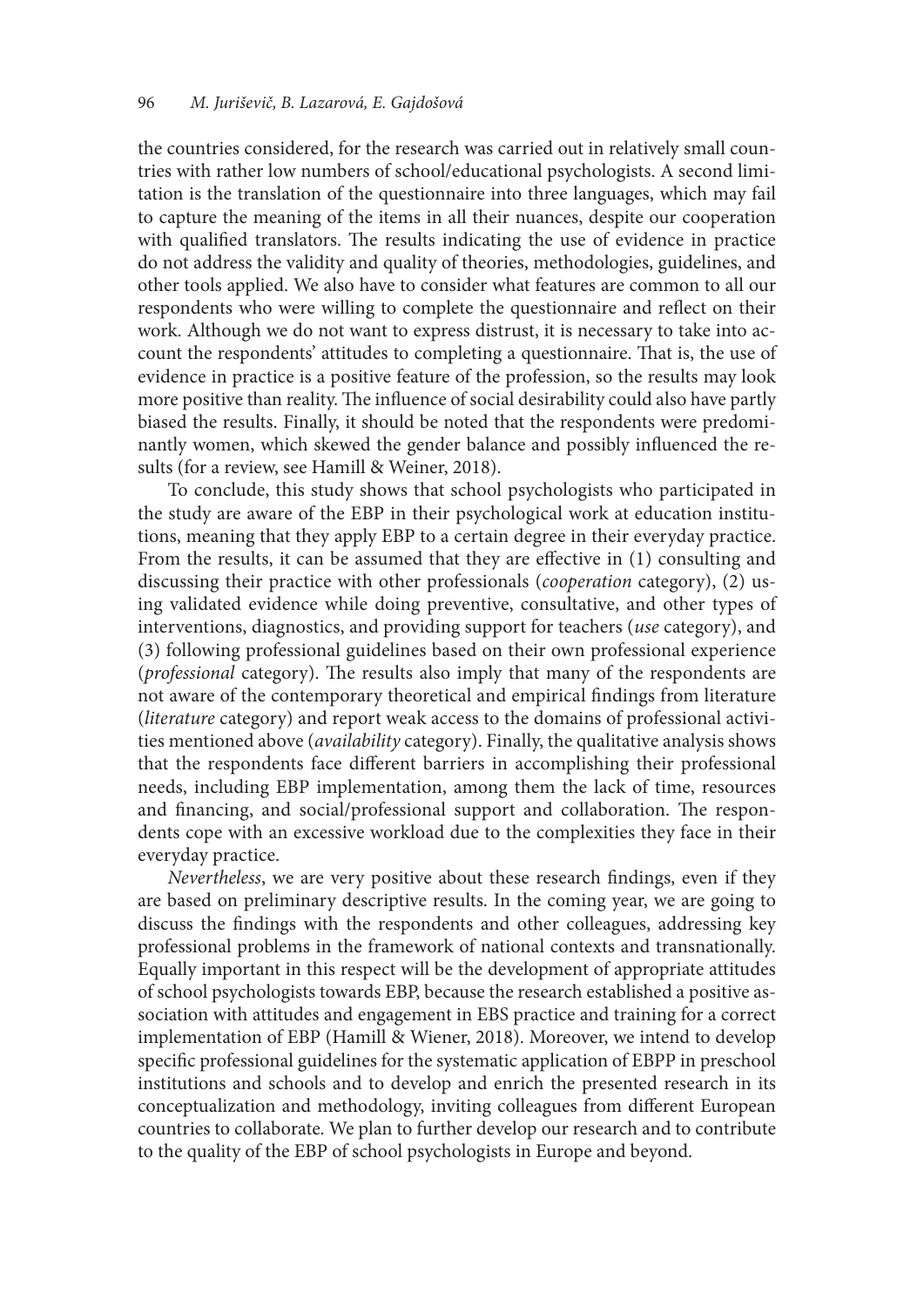#### **References**

- American Psychological Association (APA), Presidential Task Force on Evidence-Based Practice. (2006). Evidence-based practice in psychology. *American Psychologist, 61*(4), 271–285. https://doi.org/10.1037/0003-066X.61.4.271
- APA (2014). Guidelines for prevention in psychology American Psychological Association. *American Psychologist, 69*(3), 285–296. https://doi.org/10.1037/a0034569
- Bennett, S., & Bennett, J. W. (2000). The process of evidence-based practice in occupational therapy: Informing clinical decisions. Australian Occupational Therapy Journal, 47, 171-180. https://doi.org/10.1046/j.1440-1630.2000.00237.x
- Black, A.T., Balneaves, L.G., Garossino, C., Puyat, J.H., & Qian, H. (2014). Promoting evidence-based practice through a research training program for point-of-care clinicians. T*e Journal of Nursing Administration, 45*(1), 14–20. https://doi.org/10.1097/NNA.0000000000000151
- Blair, E. (2015). A refexive exploration of two qualitative data coding techniques. *Journal of Methods and Measurement in the Social Sciences, 6*(1), 14–29. https://doi.org/10.2458/v6i1.18772
- Bornstein, R.F. (2017). Evidence-based psychological assessment. *Journal of Personality Assessment, 9 9*(4), 435–445. https://doi.org/10.1080/00223891.2016.1236343
- Briner, R. (2000). Evidence-based human resource management. In L. Trinder & S. Reynolds (Eds.), *Evidence-based practice: A critical appraisal* (pp. 184–211). Oxford, UK: Blackwell Science. https://doi.org/10.1002/9780470699003.ch9
- Brug, J., Campbell, M., & van Assema, P. (1999). The application and impact of computer-generated personalized nutrition education: A review of the literature. *Patient Education and Counseling*, *36*(2), 145–56. https://doi.org/10.1016/S0738-3991(98)00131-1
- Cook, S.C., Schwartz, A.C., & Kaslow, N.J. (2017). Evidence-based psychotherapy: Advantages and challenges. *Neurotherapeutics, 14*(3), 537–545. https://doi.org/10.1007/s13311-017-0549-4
- Cochrane A.L. (1972). *E*f*ectiveness and e*f*ciency: Random re*f*ections on health services*. London, UK: Nuffield Provincial Hospitals Trust.
- Correa-de-Araujo, R. (2016). Evidence-based practice in the United States: Challenges, progress, and future directions. *Health Care Women Int*., *37*(1), 2–22. https://doi.org/10.1080/07399332.2015.1102269
- Cournoyer, B., & Powers, G. (2002). Evidence-based social work: The quiet revolution continues. In A. R. Roberts & G. Greene (Eds.), *Social workers´ desk reference* (pp. 798–807). New York, NY: Oxford University Press.
- D'Amato, R.C., Zafiris, C., McConnell, E., & Dean, R.S. (2011). The history of school psychology: Understanding the past to not repeat it. In M. A. Bray & T. J. Kehle (Eds.), T*e Oxford handbook of school psychology* (pp. 9–46). New York, NY: Oxford University Press. https://doi.org/10.1093/oxfordhb/9780195369809.013.0015
- DuPaul, G.J. (2011). School psychology as a research science: Are we headed in the right direction? *Journal of School Psychology 49*, 739–744. https://doi.org/10.1016/j.jsp.2011.11.001
- Ebert, J.F., Huibers, L., Christensen, B., & Christensen, M.B. (2018). Paper- or web-based questionnaire invitations as a method for data collection: Cross-sectional comparative study of diferences in response rate, completeness of data, and fnancial cost. *Journal of Medical Internet Research*, *20*(1). https://doi:10.2196/jmir.8353
- Eurydice (2019, March 27). *Slovenia: Guidance and counselling in early childhood and school education.* Retrieved from https://eacea.ec.europa.eu/national-policies/eurydice/content/guidanceand-counselling-early-childhood-and-school-education-68\_en
- European school psychologists improve lifelong learning ESPIL (2010). *Education, training, professional pro*f*le and service of psychologists in the European educational system*. Brussels, Belgium: European Federation of Psychologists Associations (EFPA).
- Farrell, P. (2004). School psychologists: Making inclusion a reality for all. *School Psychology International, 25*(1), 5–19. https://doi.org/10.1177/0143034304041500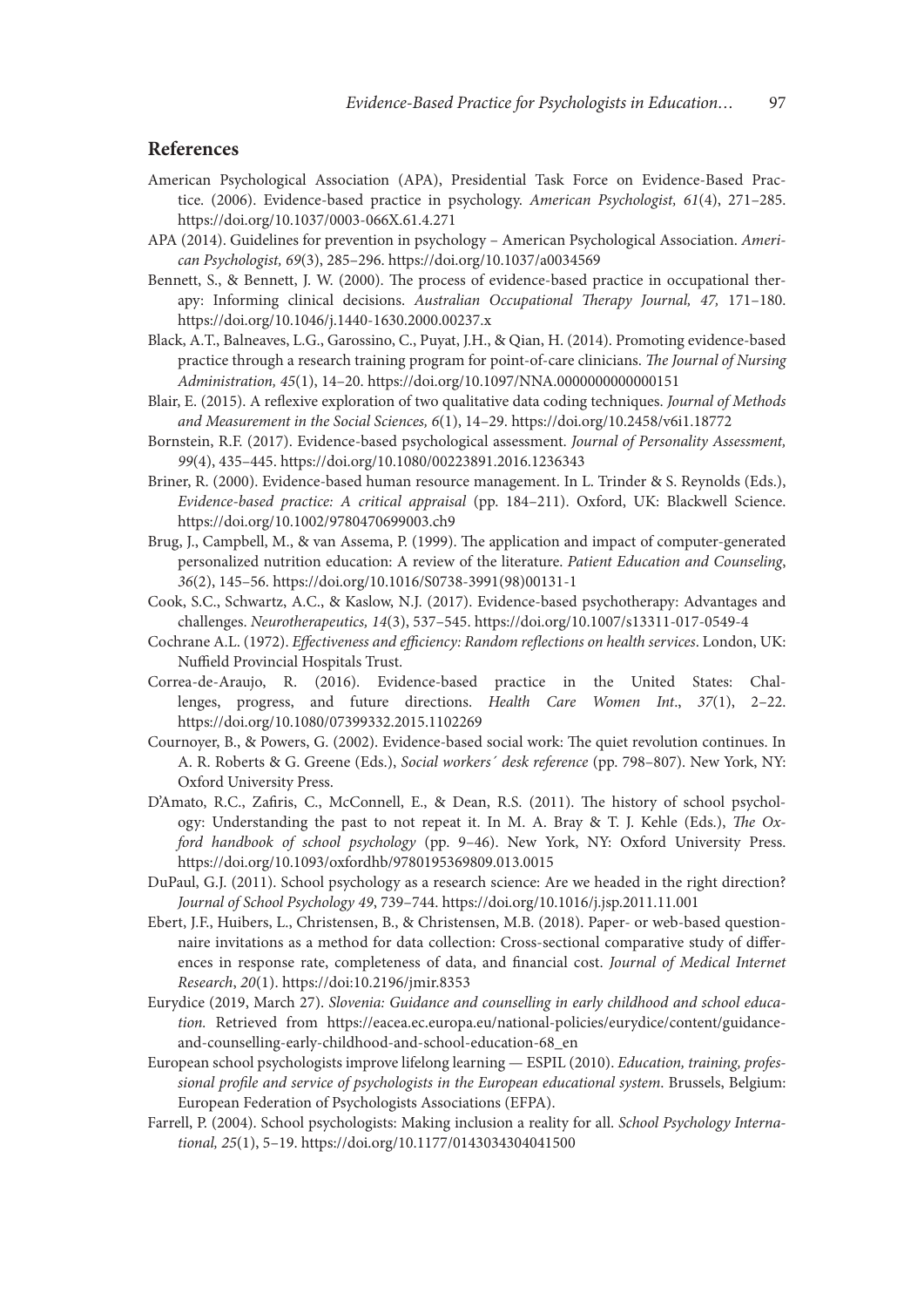- Geddes, J. (2000). Evidence-based practice in mental health. In L. Trinder & S. Reynolds (Eds.), *Evidence-based practice: A critical appraisal* (pp. 66–88). Oxford, UK: Blackwell Science. https://doi.org/10.1002/9780470699003.ch4
- GDP per capita in PPS (2018). Eurostat. Retrieved from https://ec.europa.eu/eurostat/tgm/table. do?tab=table&plugin=1&language=en&pcode=tec00114
- Gregorčič Mrvar, P., & Mažgon, J. (2017). The role of the school counsellor in school–community collaboration: The case of Slovenia. *International Journal of Cognitive Research in Science, Engineering and Education, 5*(1), 19–29. https://doi.org/10.5937/IJCRSEE1701019G
- Hamill, N.R., & Wiener, K.K.K. (2018). Attitudes of psychologists in Australia towards evidence-based practice in psychology. *Australian Psychologist, 53*, 477–485. https://doi.org/10.1111/ap.12342
- Hayes, S.C., Barlow, D.H., & Nelson-Gray, R.O. (1999). T*e scientist practitioner: Research and accountability in the age of managed care* (2nd ed.) Needham Heights, MA: Allyn & Bacon.
- Hemphill, J.F. (2003). Interpreting the magnitudes of correlation coefficients. American Psychologist, *58*(1), 78–80. https://doi.org/10.1037/0003-066X.58.1.78
- Hoagwood, K., & Johnson, J. (2003). School psychology: A public health framework I. From evidence-based practices to evidence-based policies. *Journal of School Psychology*, *41*(1), 3–21. https://doi.org/10.1016/S0022-4405(02)00141-3
- Hosp, J.L., & Reschly, D.J. (2002). Regional diferences in school psychology practice. *School Psychology Review*, 31 (1), 11–29.
- Institute of Medicine. (2001). *Crossing the quality chasm: A new health system for the 21st century.* Washington, DC: National Academy Press.
- Kehle, T.J., & Bray, M.A. (2005). Reducing the gap between research and practice in school psychology. *Psychology in the Schools*, *42*(5), 577–584. https://doi.org/10.1002/pits.20093
- Kratochwill, T., & Shernof, E. (2004). Evidence-based practice: Promoting evidence-based interventions in school psychology. *School Psychology Review, 33*(1), 34–48.
- Lakens D. (2013). Calculating and reporting effect sizes to facilitate cumulative science: A practical primer for t-tests and ANOVAs. *Frontiers in Psychology*, *4*, 863. https://doi.org/10.3389/fpsyg.2013.00863
- Lilienfeld, S.O., Ammirati, R., & David, M. (2012). Distinguishing science from pseudoscience in school psychology: Science and scientifc thinking as safeguards against human error. *Journal of School Psychology*, *50*(1), 7–36. https://doi.org/10.1016/j.jsp.2011.09.006
- Liu, S., & Oakland, T. (2016). The emergence and evolution of school psychology literature: A scientometric analysis from 1907 through 2014. *School Psychology Quarterly, 31,* 104–121. https://doi.org/10.1037/spq0000141
- Maher, C.G., Sherrington, C., Elkins, M., Herbert, R.D., & Moseley, A.M. (2004). Challenges for evidence-based physical therapy: Accessing and interpreting high-quality evidence on therapy. *Physical Therapy, 87(7), 644-654.*
- Mason, D. J., Leavitt, J. K., & Chafee, M. W. (Eds.). (2002). *Policy & Politics in Nursing and Health Care*. St Louis, MO: Saunders.
- McKevitt, B. C. (2012). School psychologists' knowledge and use of evidence-based, social-emotional learning interventions. *Contemporary School Psychology, 16*(1), 33–45.
- Okpych, N., & L-H Yu, J. (2014). A historical analysis of evidence-based practice in social work: The unfnished journey toward an empirically grounded profession*. Social Service Review*, *88,* 3–58. https://doi.org/10.1086/674969
- Patterson, D.S., Dulmus, C.N., & Maguin, E. (2012). Empirically supported treatment's impact on organizational culture and climate*. Research on Social Work Practice, 22*(6), 665–671. https://doi.org/10.1177/1049731512448934
- Regulation (2005). *Regulation 72/2005 on the provision of consultancy in schools and school consulting establishments.* [*Vyhlá*š*ka 72/2005 Sb o poskytování poradensk*ý*ch slu*ž*eb ve* š*kolách a* š*kolsk*ý*ch poradensk*ý*ch za*ř*ízeních*]*.* MŠMT.
- Sackett, D.L., Rosenberg, W.M., Gray, J.A., Haynes, R.B., & Richardson, W.S. (1996). Evidence based medicine: What it is and what it isn't. *British Medical Journal*, *312*, 71–72. https://doi.org/10.1136/ bmj.312.7023.71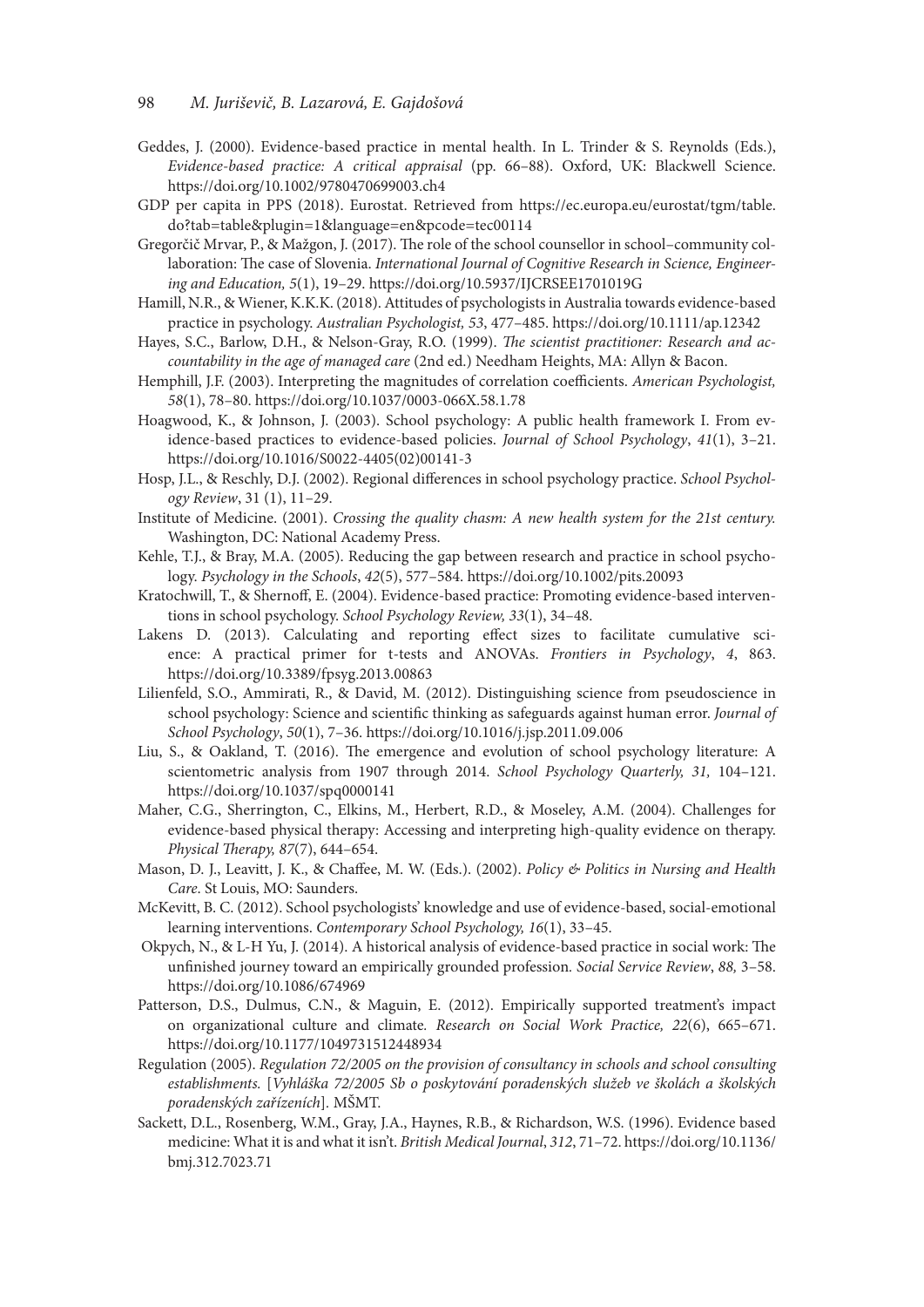Silverman, D. (2000). *Doing qualitative research: A practical handbook*. London, UK: Sage.

- Schaeffer, C.M., Bruns, E., Weist, M., Stephan, S.H., Goldstein, J., & Simpson, Y. (2005). Overcoming challenges to using evidence-based interventions in schools. *Journal of Youth and Adolescence, 34*(1),15–22. https://doi.org/10.1007/s10964-005-1332-0
- Shaywitz, S. (The Yale Center for Dyslexia & Creativity) (2014, September 18). *Evidence-based vs research based programs for dyslexics* [Video fle]. Retrieved from https://www.youtube.com/watch?v=nbQ9wAtTxlU

Shernoff, E.S., Bearman, S.K., & Kratochwill, R.T. (2017). Training the next generation of school psychologists to deliver evidence-based mental health practices: Current challenges and future directions. *School Psychology Review, 46*(2), 219–232. https://doi.org/10.17105/SPR-2015-0118.V46.2

Strauss, A., & Corbin, J. (1998). *Basics of qualitative research* (2nd ed.). Tousand Oaks, CA: Sage.

- Tabachnick, B.G., & Fidell, L.S. (2007). *Using multivariate statistics* (5th ed.). Boston, MA: Allyn & Bacon.
- Tomas G., & Pring, R. (Eds.). (2004). *Evidence-based practice in education*. Maidenhead, UK: Open University Press.
- *Total general government expenditure on education, 2017* (2017). Eurostat. Retrieved from https://ec.europa.eu/eurostat/statistics-explained/images/6/66/Total\_general\_government\_ expenditure on education%2C\_2017\_%28%25\_of\_GDP\_%25\_of\_total\_expenditure%29.png
- White, J.J., & Kratochwill, T.R. (2005). Practice guidelines in school psychology: Issues and directions for evidence-based interventions in practice and training. *Journal of School Psychology, 43,* 99–115. https://doi.org/10.1016/j.jsp.2005.01.001

*Original manuscript received August 13, 2019 Revised manuscript accepted November 01, 2019 First published online December 25, 2019*

To cite this article: Juriševič, M., Lazarová, B., Gajdošová, E. (2019). Evidence–Based Practice for Psychologists in Education: A Comparative Study from the Czech Republic, Slovakia, and Slovenia. *Psychology in Russia: State of the Art, 12*(4), 79–100. DOI: 10.11621/pir.2019.0405